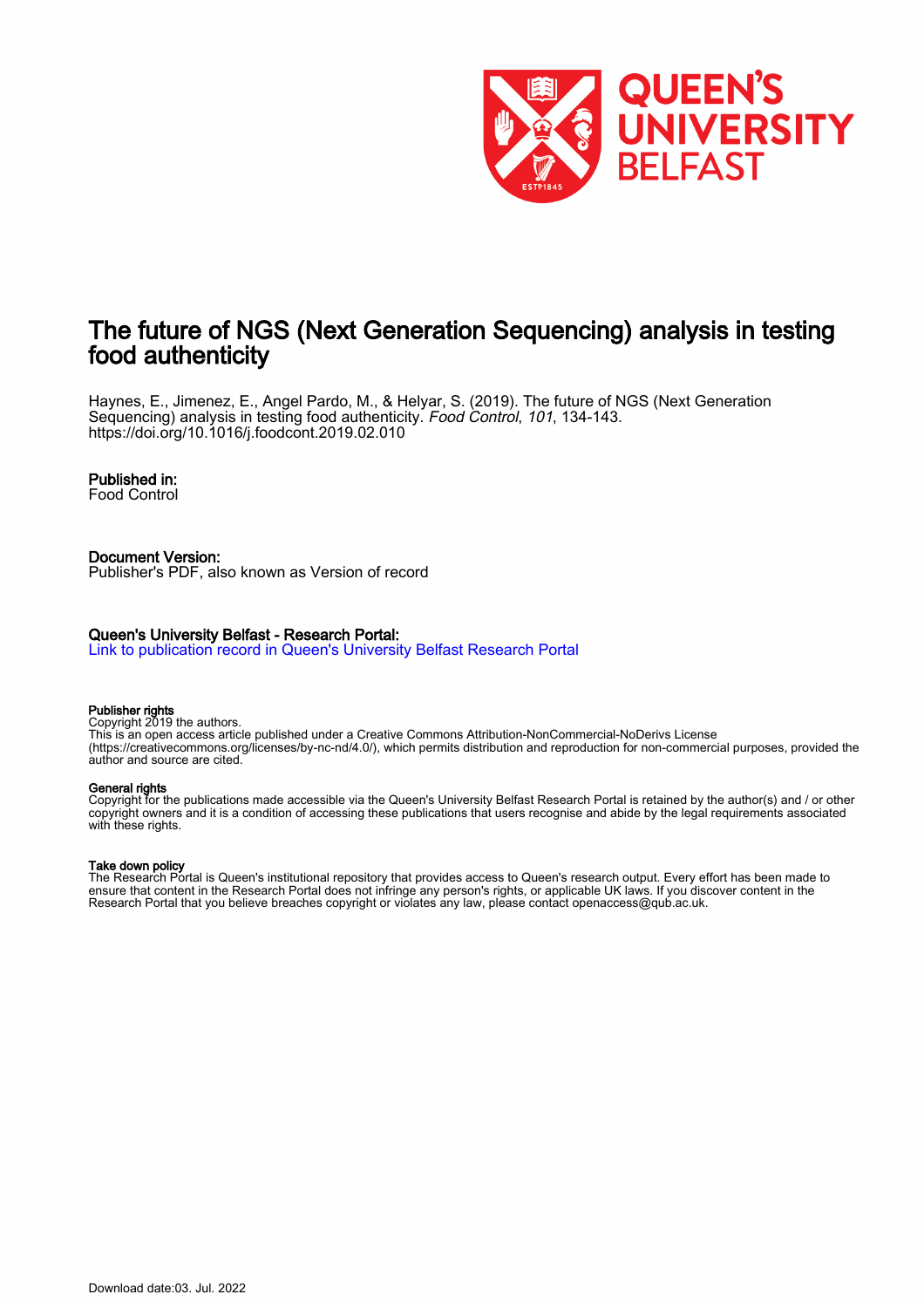Contents lists available at [ScienceDirect](http://www.sciencedirect.com/science/journal/09567135)

## Food Control

journal homepage: [www.elsevier.com/locate/foodcont](https://www.elsevier.com/locate/foodcont)

# The future of NGS (Next Generation Sequencing) analysis in testing food authenticity

Edw[a](#page-1-0)rd Haynes $^{\mathrm{a},*}$ , Elisa Jimenez $^{\mathrm{b}}$  $^{\mathrm{b}}$  $^{\mathrm{b}}$ , Miguel Angel Pardo $^{\mathrm{b}}$ , Sarah J. Helyar $^{\mathrm{c}}$  $^{\mathrm{c}}$  $^{\mathrm{c}}$ 

<span id="page-1-0"></span><sup>a</sup> Fera, York, UK

NGS limitations

<span id="page-1-2"></span><sup>b</sup> AZTI, Derio, Bizkaia, Spain

<span id="page-1-3"></span><sup>c</sup> Institute for Global Food Security, Queen's University Belfast, Belfast, UK

#### ARTICLE INFO Keywords: Genomics Metabarcoding Databases Bioinformatics Validation ABSTRACT The authenticity of foodstuffs is an important issue for consumers, regulators, producers and processors, as fraudulent practices can negatively affect consumer confidence and safety, as well as the operating models of legitimate businesses. This review provides an overview of the current landscape of Next Generation Sequencing (NGS) applications for food authenticity, and looks to identify the potential future developments for this technology. Specific areas highlighted include the range of NGS platforms and sequence databases available, validation of NGS, and limitations and appropriate uses of these technologies.

Many NGS platforms are available, with different properties (such as sequence read length and output) suited to different analyses. Despite this wealth of options, more platforms are being brought out frequently, and advances such as reduced error rate will enable their expanded use for food authenticity. This rapid expansion in the use of DNA sequencing has led to an equally rapid enlargement in sequence databases, and the construction of contemporaneous, authenticated databases may be a useful innovation for the application of NGS to authenticity. Such applications will require robust quality control criteria and proficiency testing schemes, both of which are being developed. Despite several caveats, for example around effective extraction and amplification of DNA, NGS is a strong candidate to become a valuable aid or even the technology of choice to achieve regulatory compliance and reputation protection in a number of food fraud situations, particularly for highly complex food matrices.

#### 1. Introduction

#### 1.1. Authenticity

Food authenticity is a big concern for consumers, food authorities and food producers and processors, since incorrect food labelling and other types of fraudulent practices have been demonstrated to negatively affect the confidence and even the safety of the final consumer ([Barnett et al., 2016](#page-8-0)). European Union regulation (EU) No. 1169/2011 ([EU, 2011\)](#page-9-0) requires that consumers should be appropriately informed regarding the food they consume. This is vital in order to achieve a high level of health protection and to guarantee their right to information, as well as to protect the businesses of scrupulous producers from unfair competition. Consumers' choices can be influenced by health, economic, environmental, social and ethical considerations. In fact, the general dictionary definition of "authenticity" is "the quality of being authentic, trustworthy, or genuine", and the relevant dictionary

definitions of "authentic" include "not false or copied; genuine; real" and "having an origin supported by unquestionable evidence; authenticated; verified". More specifically regarding food authenticity, a recently produced CEN standard defines authenticity in a food and feed context as the match between the food product characteristics and the corresponding food product claims (CEN WS86). These labelling requirements, which are legally specified and differ depending on the product, may include the scientific name or breed, and production method (e.g. organic, freerange, wild-caught etc.). However, other features of the product can also be included by producers to inform the consumer, including (i) ethical issues (halal, vegetarian, etc.), (ii) nutritional composition (vitamins, omega 3, etc.), (iii) the area where the product was caught or farmed (for sustainability reasons, or with particular regard to EU legislation regarding protected designation of origin (PDO), protected geographical indication (PGI), traditional specialities guaranteed (TSG) etc.), (iv) status of the product (such as whether the product has been previously frozen and defrosted) and (v) the presence of undeclared

<span id="page-1-1"></span><sup>∗</sup> Corresponding author.

<https://doi.org/10.1016/j.foodcont.2019.02.010>

Received 19 December 2018; Received in revised form 13 February 2019; Accepted 15 February 2019 Available online 18 February 2019

0956-7135/ © 2019 The Authors. Published by Elsevier Ltd. This is an open access article under the CC BY-NC-ND license (http://creativecommons.org/licenses/BY-NC-ND/4.0/).



Review





E-mail addresses: [edward.haynes@fera.co.uk](mailto:edward.haynes@fera.co.uk) (E. Haynes), [ejimenez@azti.es](mailto:ejimenez@azti.es) (E. Jimenez), [mpardo@azti.es](mailto:mpardo@azti.es) (M.A. Pardo), [S.helyar@qub.ac.uk](mailto:S.helyar@qub.ac.uk) (S.J. Helyar).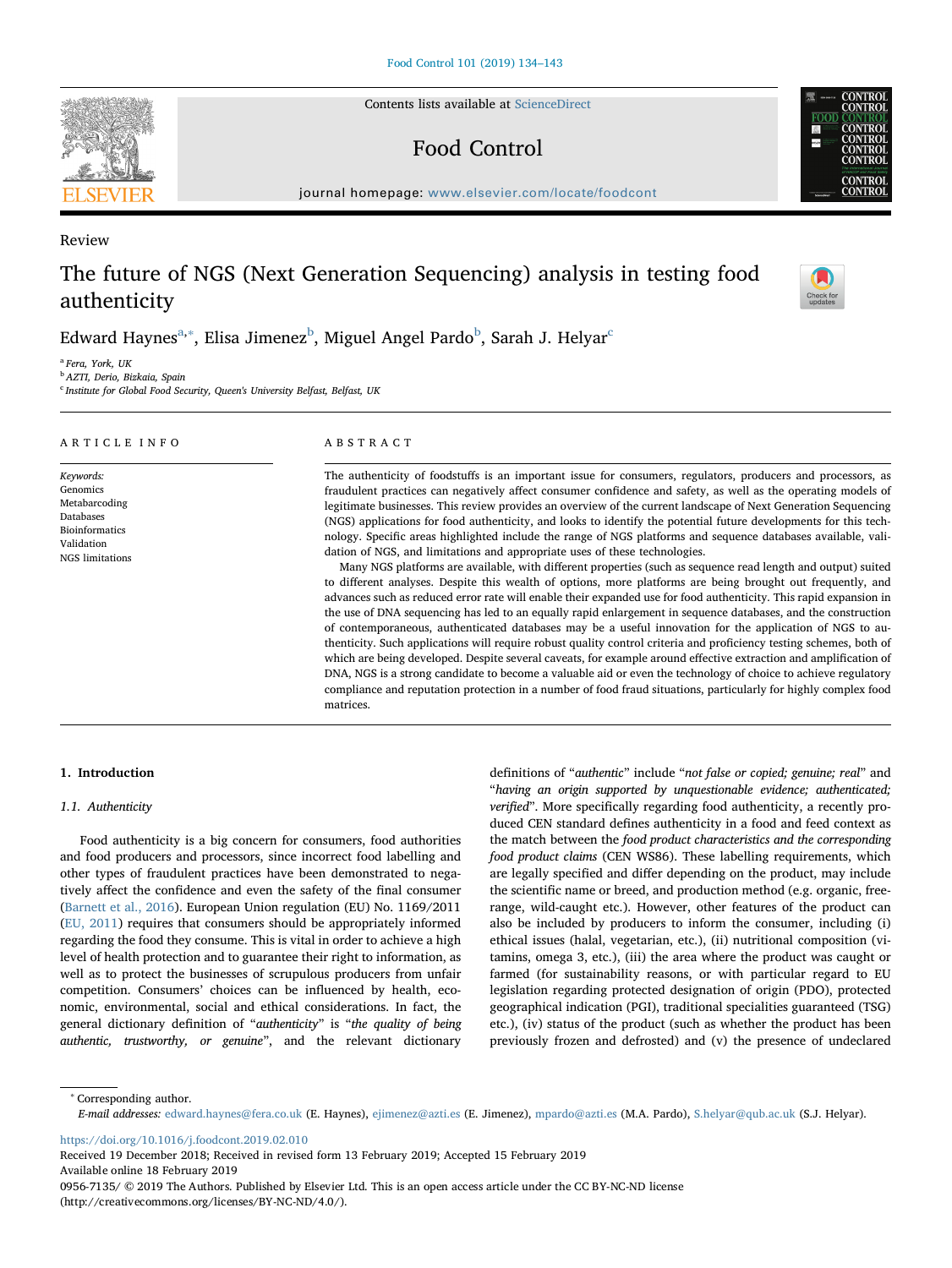ingredients that can also represent a health risk for the consumer (allergens such as gluten, nuts, etc.).

#### 1.2. DNA-based techniques

An example of a common food fraud is the substitution of one ingredient by a similar, cheaper one, and different analytical procedures can be used for the identification of this food adulteration including spectroscopic, chromatographic, proteomic and Polymerase Chain Reaction (PCR) based approaches ([Primrose, Woolfe, & Rollinson,](#page-9-1) [2010\)](#page-9-1). However, in many cases the fraud is based on the substitution of one ingredient with another that is a different breed or species, and for this DNA based methodologies have been shown to be an ideal tool to address the problem, due to the sensitivity, accuracy and ease of testing, and the stability of DNA under a range of food processing methods ([Catalano, Moreno-Sanz, Lorenzi, & Grando, 2016; Pardo, 2015](#page-8-1)). The majority of methods amplify specific areas of DNA using PCR, a rapid and easy-to-use technique that permits the amplification of a small DNA segment, which is subsequently used as a molecular marker. For qualitative species identification, DNA regions within the mitochondria (animals) or chloroplast (most plants) are primarily used, even for the differentiation of closely related species (although there are exceptions), whereas nuclear markers are much more suitable for quantification and the identification of geographical origin or specific breed or landrace, among other applications ([Nielsen et al., 2012; Wilkinson](#page-9-2) [et al., 2012\)](#page-9-2). More recently, methods applied within an authenticity context have focused on the DNA sequence at a specific site, as these are considered to have greater reliability (and hence are easier to present in a legal setting). The identification of many products can be achieved through the direct sequencing of short, standardized gene fragments (e.g. DNA Barcoding ([Hebert, Cywinska, Ball, & deWaard, 2003](#page-8-2)), Forensically Informative Nucleotide Sequencing (FINS) ([Bartlett &](#page-8-3) [Davidson, 1992\)](#page-8-3), etc.). While these gene fragments differ between taxa, for most animals a fragment (∼655 base pairs) of the cytochrome c oxidase subunit 1 mitochondrial gene (COI) has been shown to provide reliable species level discrimination. For plants, a wider range of fragments are currently used (including rbcL, matK, and ITS regions, see [Madesis, Ganopoulos, Sakaridis, Argiriou, and Tsaftaris \(2014\)](#page-9-3), for a review of regions and methods). There has also been a proliferation of methods developed to generate and detect products of specific oligonucleotide primers, such as oligonucleotide ligation assay (OLA) ([Consolandi et al., 2007](#page-8-4)); real time-PCR [\(Taylor, Fox, Rico, & Rico,](#page-9-4) [2002\)](#page-9-4); High Resolution Melting ([Druml & Cichna-Markl, 2014\)](#page-8-5); Loopmediated isothermal amplification (LAMP) ([Randhawa, Chhabra,](#page-9-5) [Bhoge, & Singh, 2015; Ye et al., 2016\)](#page-9-5). Finally, Digital PCR may be a promising approach for the detection of minute traces of biological adulterants in foodstuffs (Ren, [Deng, Huang, Chen, & Ge, 2017; Shehata](#page-9-6) [et al., 2017](#page-9-6)).

While these molecular methods are used frequently for routine analyses, they have some significant limitations. The largest of these is that each test is targeted to answer a specific question: such as which tuna species is present, or from what species does this meat originate? Hence the more difficult questions, such as the identification of all components within a complex food matrix, are highly demanding to answer. Here, Next Generation Sequencing (NGS) is beginning to have an impact. Within food safety NGS is already being applied, for example to allow in theory the accurate identification of the great majority of microbial taxa within a product, including microorganisms that are unculturable and those that are only present in small numbers ([Leonard, Mammel, Lacher, Elkins, & Drake, 2015; Mayo et al., 2014](#page-9-7)).

The challenge now is to apply NGS technologies to address food authenticity questions. One of several potential uses of this is to identify the presence of transgenes to identify GMOs [\(Fraiture, Herman, De](#page-8-6) [Loose, Debode, & Roosens, 2017; Kamle, Kumar, Patra, & Bajpai, 2017\)](#page-8-6) which are increasing in scope and complexity. Moreover, the advantage of NGS is the ability to simultaneously screen multiple different

genomic regions, to enable the identification of all plant, animal, fungal and microalgae ingredients in food commodities. For this reason, previously generated data including sequences from reference gene databases and peer reviewed articles are a precious source of specific and universal primers which will be required to maximise the advantage of NGS platforms. Similarly, the location of thousands of SNPs within the genome and their diagnostic evaluation, previously described and validated in a number of DNA based methodologies, will also be useful for NGS applications.

This work was commissioned as a Scientific Opinion under the EU FP7 funded FoodIntegrity project, to highlight the current state of the art in NGS applications for food authenticity, and to infer possible future trends in this fast-moving area of research. Herein we describe the current status and future trends in a number of important areas of NGS, including the features of various platforms, the range and reliability of available databases and bioinformatics solutions, the extent of validation and quality control for NGS data, limitations of the technology and crucially the way this technology is likely to be implemented in the future.

#### 2. Next Generation Sequencing

High throughput DNA sequencing, enabled by advances in sequencing technology (NGS) has revolutionised many fields of biology, including medical microbiology, plant and animal genomics, and the study of gene transcription (e.g. [Goodwin, McPherson, & McCombie,](#page-8-7) [2016\)](#page-8-7). Innovation in sequencing technologies continues, and the highest throughput platform is now capable of sequencing 18,000 human genomes in a single year, at the cost of only \$1000 per genome. This compares favourably to the \$3 billion cost of the first human genome project, and the \$10 million cost of sequencing additional human genomes before the NGS revolution [\(Hayden, 2014](#page-8-8)).

#### 2.1. NGS platforms

A number of NGS platforms, using a variety of different chemistries, are now extensively available for high throughput DNA sequencing, and additional sequencing technologies are still being developed, e.g. ([Ansorge, 2016; Fuller et al., 2016](#page-8-9)). The most widely used family of technologies is manufactured by Illumina [\(Hodkinson & Grice, 2015](#page-8-10)). These use reversible fluorescent dideoxy terminators to sequence DNA clusters amplified on the surface of disposable flow cells. Illumina provide an array of options (see [Table 1](#page-3-0)) which produce a range of differing quantities and lengths of DNA sequences (or 'reads' as they are often referred to), depending on the needs of the user; i.e. from the Illumina iSeq 100, which can produce a maximum of 1.2 billion bases of sequence per run, to the HiSeq X Ten, which is a suite of ten instruments each producing up to 1.8 trillion bases. This high throughput enables population level sequencing of animal and plant genomes. Illumina continues to produce new platforms with a range of throughputs, with recent releases including the NovaSeq 5000 and 6000. These sequencer options allow the user to adjust output to match their anticipated requirements. Illumina platforms are short read sequencers, producing a maximum of  $2 \times 300$  bases for paired-end reads, available only on the MiSeq sequencer. Alternative platforms that produce short reads are available, for example using Ion Torrent technology, which have their own advantages (e.g. cost per base) and disadvantages (e.g. higher homopolymer error rate ([Divoll, Brown, Kinne, & McCracken, 2018;](#page-8-11) [Laehnemann, Borkhardt, & McHardy, 2016](#page-8-11)), although this can to some extent be corrected for algorithmically (L. [Song, Huang, Kang, Ren, &](#page-9-8) [Ding, 2017](#page-9-8))). Ion Torrent utilises semiconductor technology to detect  $H^+$  ions released during the incorporation of sequentially introduced nucleotides into an elongating DNA strand. There are currently three Ion Torrent devices, the Personal Genome Machine (PGM), the Proton, and the GeneStudio S5. Short sequence reads, regardless of the technology used to produce them, are less well suited to some specific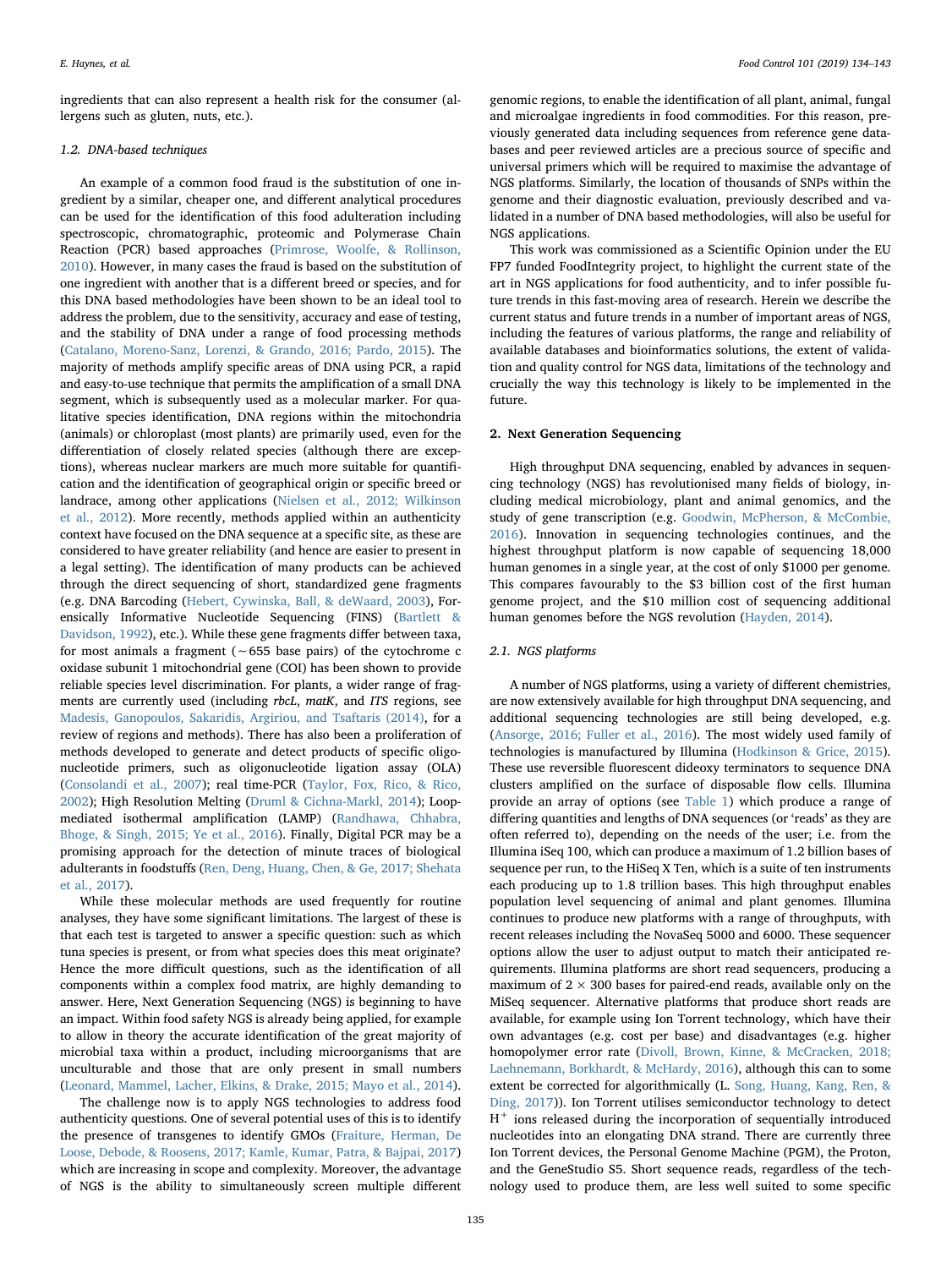#### <span id="page-3-0"></span>Table 1

Data on outputs of a selection of commercially available sequencing platforms. All data is taken from the providers' system specifications. Illumina machines produce paired end reads, so total read length is the sum of both reads in the pair. QIAGEN also produces a sequencing platform, the GeneReader, though this is currently focussed towards human health applications. For reference, the human genome is approximately 3 Gb long. In practise, much more than 3 Gb of sequence must be generated to accurately sequence a single human genome, to ensure uniform coverage and sufficient depth of sequence to eliminate errors. To have an average of ten nucleotides coverage at each position on the genome, an experiment would need to produce 30 Gb of sequence data.

| Provider                | Sequencer      | Maximum Read Length (bp)                | Maximum sequence yield per run (Gb)                                |
|-------------------------|----------------|-----------------------------------------|--------------------------------------------------------------------|
| Illumina                | HiSeq 4000     | $2 \times 150$                          | 1,500                                                              |
|                         | HiSeq 3000     | $2 \times 150$                          | 750                                                                |
|                         | HiSeq 2500     | $2 \times 125$                          | 1,000                                                              |
|                         | NextSeq 500    | $2 \times 150$                          | 120                                                                |
|                         | MiSeq          | $2 \times 300$                          | 15                                                                 |
|                         | MiniSeq        | $2 \times 150$                          | 7.5                                                                |
| ThermoFisher Scientific | Ion Proton     | 200                                     | 10                                                                 |
|                         | Ion PGM        | 400                                     | $\overline{2}$                                                     |
|                         | Ion Torrent S5 | 600                                     | 10-15 (though there is a trade-off between read length and output) |
| Pacific Biosciences     | PacBio RSII    | Half of data in reads $> 20,000$        | 1                                                                  |
|                         |                | Max length $> 60,000$                   |                                                                    |
|                         | PacBio Sequel  | Half of data in reads $> 20,000$        | 7                                                                  |
|                         |                | Max length $> 60,000$                   |                                                                    |
| Oxford Nanopore         | MinION         | Read length $=$ DNA Fragment length     | $10 - 20$                                                          |
|                         |                | Longest reported approaching 1 Megabase |                                                                    |
|                         | GridION X5     | Read length $=$ DNA Fragment length     | 50-100                                                             |
|                         |                | Longest reported approaching 1 Megabase |                                                                    |
|                         | PromethION     | Read length $=$ DNA Fragment length     | 11,000 (theoretical maximum)                                       |
|                         |                | Longest reported approaching 1 Megabase |                                                                    |
|                         |                |                                         |                                                                    |

applications such as resolving complex genome arrangements or sequencing long PCR amplicons.

One technology that produces longer reads is the single molecule real time (SMRT) sequencing of Pacific Biosciences (PacBio). This approach again involves fluorescently labelled nucleotides, which are incorporated into the replicating DNA molecule. A DNA templatepolymerase complex is immobilised at the bottom of a well tens of nanometres in diameter, known as a zero-mode waveguide, which acts as a powerful light microscope. This allows detection of nucleotides labelled with different fluorophores when they are incorporated into the replicating DNA molecule. The primary advantage of PacBio platforms lies in their ability to produce relatively long reads (up to around 60,000 bases (60 kilobases, kb)). The most recent PacBio system is the Sequel, which has the potential to produce a million DNA sequences per run, far fewer than that produced by the highest throughput short read platforms. Initial concerns about high error rates have been addressed by circularising the DNA molecule to allow an accurate consensus sequence to be produced. However not all reads produced will be high quality reads, and these more accurate reads will be of a shorter length ([Rhoads & Au, 2015](#page-9-9)).

A different long-read technology has been developed by Oxford Nanopore Technologies, in the form of the portable MinION device and benchtop PromethION (the even smaller SmidgION, designed to be used with a smart phone is also due for release). In these products DNA strands are fed through nano scale pores, and the sequence inferred from changes in potential difference across the pore. This technology still has issues surrounding error rate, but as new pore chemistries are being brought online this is improving. Additionally, nanopore technology has the potential to produce extremely long sequence reads, of the order of megabases. Long read technology has important applications in elucidating the correct arrangement of complex genomes, and for sequencing long PCR amplicons.

#### 2.2. Databases

A consequence of the increase in throughput and availability of high throughput DNA sequencers is the need to store large amounts of sequence data. Global efforts at storing and sharing DNA sequence data have been underway for several decades. The GenBank database, managed by the United States National Center for Biotechnology

Information (NCBI) has been running since 1982 [\(Bilofsky & Burks,](#page-8-12) [1988\)](#page-8-12), and as of June 2017 contained over 260 Gigabases of DNA sequence. This is in addition to the more than 3.2 Terabases of Whole Genome Shotgun sequence processed by GenBank since 2002 [\(NCBI,](#page-9-10) [2018a\)](#page-9-10). These data are mirrored daily among the constituents of the International Nucleotide Sequence Database Collaboration (INSDC); NCBI, the European Bioinformatics Institute (EMBL-EBI) and the DNA Data Bank of Japan (DDBJ), to ensure uniform global access to a comprehensive collection of sequence data ([Benson et al., 2012](#page-8-13)).

Since 2007 a separate repository of raw NGS data has been hosted by INSDC, the Sequence Read Archive (SRA) ([Leinonen, Sugawara, &](#page-9-11) [Shumway, 2010\)](#page-9-11). The SRA stores raw sequence data in a variety of formats, with accompanying metadata about sample origin ([Kodama,](#page-9-12) [Shumway, & Leinonen, 2011](#page-9-12)) and varying amounts of user-supplied information about library preparation technique ([Alnasir & Shanahan,](#page-8-14) [2015\)](#page-8-14). As of 2018 the SRA hosts more than 8 Petabases of open access DNA sequence data [\(NCBI, 2018c](#page-9-13)). This is a tremendous, freely available resource for interrogation, or for comparison of experimentallyderived sequence data. However, the database should be used judiciously, as there is limited curation of data in the SRA, especially of user-supplied metadata about sample origin. The gold standard of reliable sequence data hosted by INSDC are RefSeq sequences. Unlike the majority of GenBank entries these are curated sequences that have been assessed bioinformatically, and by expert scientific staff ([O'Leary et al.,](#page-9-14) [2016\)](#page-9-14), and as of September 2018 represent over 84,000 species [\(NCBI,](#page-9-15) [2018b\)](#page-9-15).

Curated, application-specific DNA sequence databases hosted by other organisations do exist. These include gene-specific databases, for example 16S ribosomal RNA gene data for bacteria and archaea ([DeSantis et al., 2006; Pruesse et al., 2007\)](#page-8-15), or other barcoding genes for various groups of organisms of interest such as those curated as part of the Consortium for the Barcode of Life [\(Ratnasingham & Hebert,](#page-9-16) [2007\)](#page-9-16). Some of these are of importance from a food authenticity point of view, including fish ([Ward, 2012\)](#page-9-17) and plants ([Ferri et al., 2015;](#page-8-16) [Hollingsworth et al., 2009](#page-8-16)). Limited authenticity-specific sequence databases have been created, an example being the JRC GMO-Amplicons database containing more than 240,000 in silico-generated amplicons related to genetically modified organisms [\(Petrillo et al., 2015\)](#page-9-18). The databases to be interrogated will depend to a great extent on the targets of the assay, whether that be a barcoding gene of the ingredients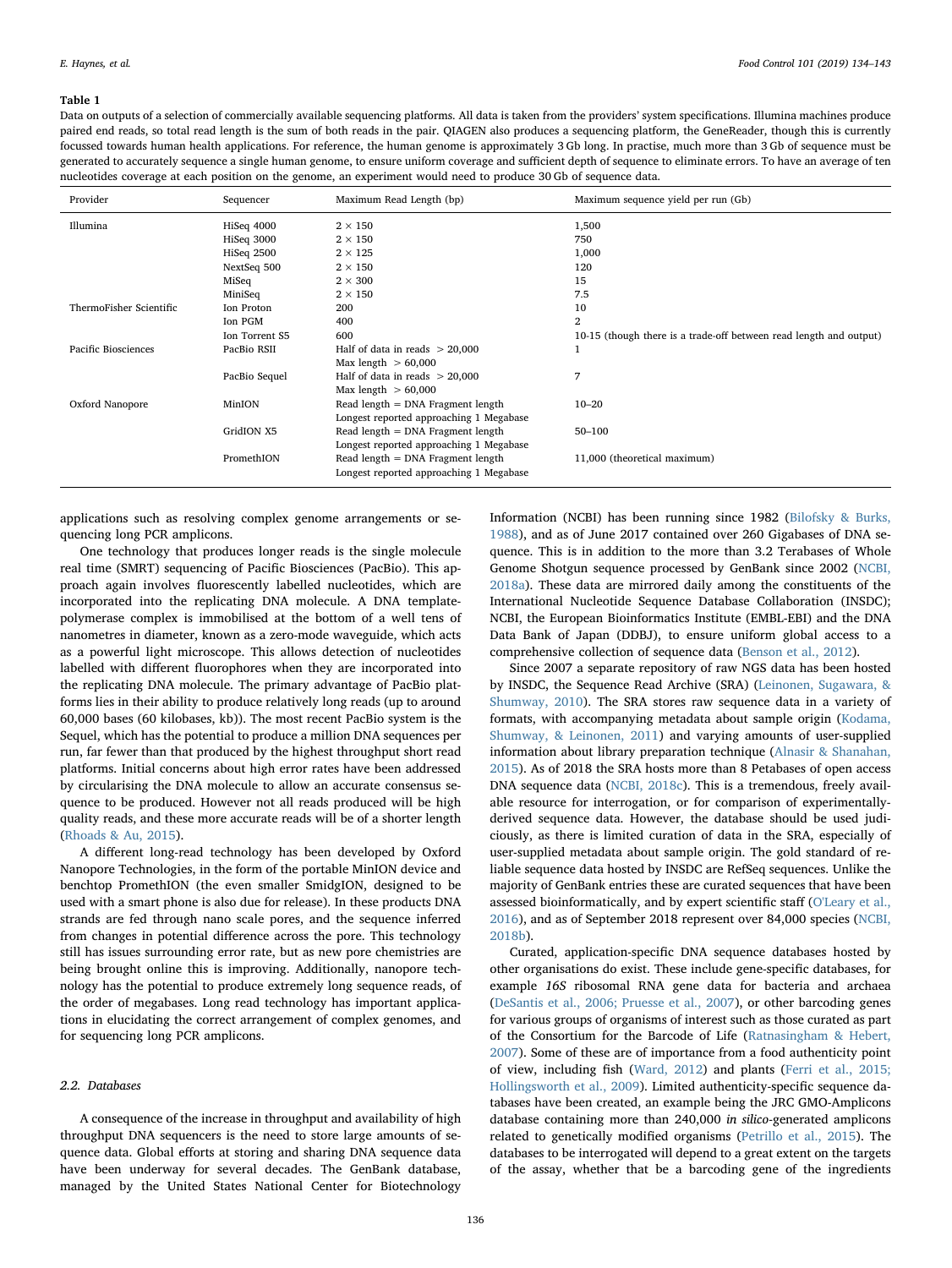themselves [\(Staats et al., 2016](#page-9-19)), the microbial fingerprint of the product ([Cao, Fanning, Proos, Jordan, & Srikumar, 2017; Mezzasalma et al.,](#page-8-17) [2017\)](#page-8-17) or even the whole genome sequences of product-associated microbes ([Douillard et al., 2013\)](#page-8-18). As sequencing technology reduces in price and becomes more ubiquitous, this may expand to genomic or shotgun sequencing of the ingredients themselves, which may be particularly useful for revealing novel genetic modification events ([Park](#page-9-20) [et al., 2015; Yang et al., 2013\)](#page-9-20). Nonetheless investment is required to expand existing databases, or construct new databases, to ensure fitness for purpose for identification for authenticity purposes.

An alternative approach to comparisons with existing or historical databases would be the use of contemporaneous databases. That is, databases which are compiled from authentic samples collected at the same time as a survey or other investigation. This could be a particularly important innovation when utilising the microbial community composition of a product as a fingerprint for origin. These microbial communities will be expected to change over time, or in response to other environmental variables. The construction of contemporaneous databases could prove to be cheaper than populating large, comprehensive databases, as they could focus on specific commodities or geographical locations of interest. Additionally, this approach could benefit from analytical and technological improvements as, unlike historical database, reference material would be concurrently analysed. While these techniques and databases are being developed, conclusions about geographical origin of products inferred from NGS data should be taken with care.

#### 3. Bioinformatic tools

The generation of large amounts of sequencing data requires the use of specialised software for analysis. There are, in general, two main options for investigators; commercial software, or freely available opensource software. There are numerous commercial software options available for the interrogation of NGS data, with examples including Bionumerics (Applied Maths), CLC Genomics Workbench (Qiagen), and SeqSphere+ (Ridom). Currently, many of these are focussed on whole genome sequencing (WGS) and typing of microbial strains, while fewer appear to be available for metagenomic applications (though One Codex is a commercially available metagenomics platform [\(Minot,](#page-9-21) [Krumm, & Green](#page-9-21)field, 2015)). The advantages of commercial software include ease of use, and availability of technical support, but this does require a financial commitment from the user, and may have limited customisability compared with open source software. However, currently available tools are still targeted at the research scientist, and may not yet be intuitive or user-friendly enough for uptake by the food industry.

Open source software has source code available for inspection and modification, rather than being a so-called 'black box' analytical pipeline. Such software may be free of charge, or may require payment of a licence fee, and this may vary depending on whether it is for academic or commercial use. Much open source software is available for a wide variety of different bioinformatics applications [\(Roumpeka, Wallace,](#page-9-22) [Escalettes, Fotheringham, & Watson, 2017\)](#page-9-22). An open source model allows a full understanding of the software, as well as allowing user modifications, but may come with limited support, and require expert user input at the investigating institute. Additional issues of computations involving large scale datasets include the high computational power requirement. A potential way around this is the use of cloud based analytical platforms (e.g. CLIMB ([Connor et al., 2016](#page-8-19))). Indeed, Oxford Nanopore Technologies have a suite of easy to use analytical pipelines hosted on their EPI2ME cloud-based analysis system, including the WIMP (What's In My Pot) pipeline for identifying taxa present in a sample. This might be a model whereby rapid, easy to implement analyses of complex datasets can be put in the hands of frontline investigators or non-bioinformaticians. Uptake by commercial companies may be limited however, due to restrictions on the transfer of confidential data to external servers.

#### 4. Validation and standardisation

Due to the relatively recent development of NGS technologies, internationally recognised validation, standardisation and accreditation efforts are less advanced than they are for other molecular biology technologies (although reference standards and approaches are being published ([Hardwick, Deveson, & Mercer, 2017; Mahamdallie et al.,](#page-8-20) [2018\)](#page-8-20)). Quality control (QC) for NGS analyses can be divided into preand post-sequencing QC. Pre-sequencing QC involves measures of the starting DNA concentration and fragment size distribution, and assessment of multiple rounds of PCR and clean-up. There is some evidence that the final sequence quality is relatively robust to variation at later stages in the library preparation process, and the input DNA has the largest impact on output sequence quality ([Nietsch et al., 2016](#page-9-23)). Post-sequencing QC starts with the raw sequence produced by the machine, which can be checked or trimmed on length and quality metrics (indicated by phred quality scores assigned to each base in a FASTQ file). Further QC metrics are more experiment-specific, and can involve measures of the number and quality of reads mapping to a reference, and their depth of coverage [\(Nietsch et al., 2016](#page-9-23)). A number of tools now exist to summarise basic post-sequencing quality metrics with some even attempting to identify and remove contaminating sequences ([Zhou, Su, & Ning, 2014](#page-10-0)).

Beyond internal QC, particular challenges exist around validation and proficiency testing (PT) for NGS tests, including a lack of wellcharacterized PT materials or standardized comparison metrics, as well as cost and time requirements of participants ([Gargis et al., 2012](#page-8-21)). These limitations are even more problematic for food products, where samples may have been subject to processing procedures or the addition of chemical preservatives which may degrade DNA or inhibit subsequent enzymatic reactions. Quality standards defined for DNA and sequence volume and quality in non-food applications may therefore not be suitable for food authenticity applications. Nonetheless, in recent years progress has been made in developing standards for healthcare related NGS fields including human ([Aziz et al., 2015\)](#page-8-22) and microbial ([Lefterova, Suarez, Banaei, & Pinsky, 2015\)](#page-9-24) sequencing, which may inform the development of food-specific standards. Plans are also being developed for the creation of an International Organization for Standardization (ISO) working group to coordinate the standardization of NGS across a number of areas including food and medical genomics ([ISO, 2017a; 2017b](#page-8-23)).

A small number of NGS proficiency testing (PT) schemes exist. One such scheme is run by the Global Microbial Identifier (GMI), an initiative comprising members from government, industry and academic organisations dedicated to the expansion of microbial WGS approaches to the study of disease epidemiology. Since 2015 GMI has been running PTs for both wet lab (sequence generation) and dry lab (phylogenetic/ clustering analysis) aspects of bacterial WGS. This is supported by the EU H2020 Compare project. This PT was developed after a survey of the attitudes and requirements of NGS practitioners and end users [\(Moran-](#page-9-25)[Gilad et al., 2015\)](#page-9-25). Validation exercises for metabarcoding approaches have also been undertaken ([Arulandhu et al., 2017\)](#page-8-24).

#### 5. Limitations of NGS

#### 5.1. DNA quantity and quality in food commodities

The application of NGS procedures to food authenticity is dependent on obtaining sufficient good quality DNA, a crucial step to ensure that all DNA sequences of interest present in a food sample can be amplified and identified (plant, fungal, animal and bacterial) ([Ripp et al., 2014](#page-9-26)). It is now possible to extract DNA from virtually any type of ingredient or finished product, including fresh, raw, dried, powdered and highly processed materials. It is important to take into account that the kind of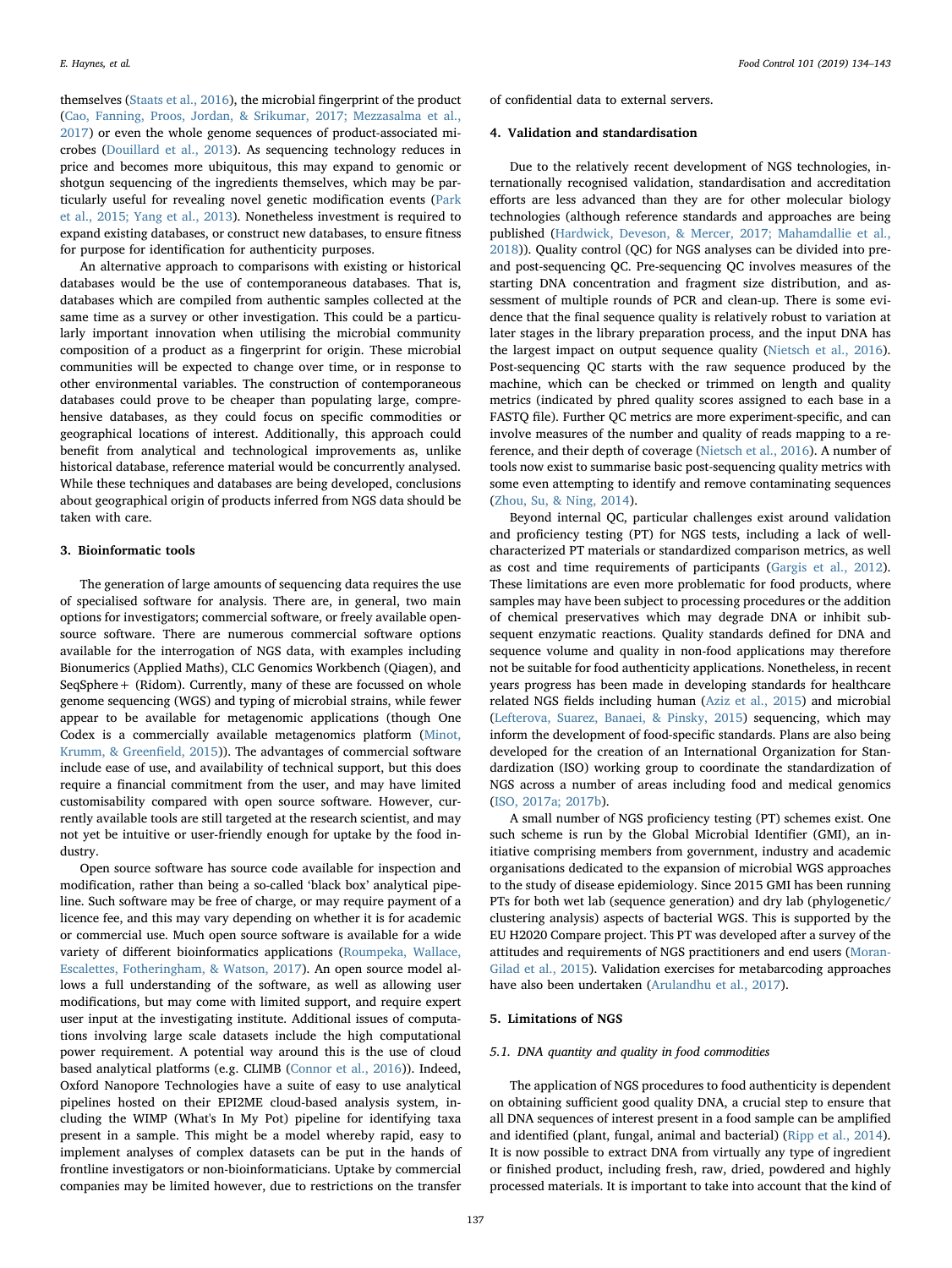material under study can have a considerable effect on the ability to accurately detect the component of interest. Each matrix may require specific procedures, and the amount of starting material could vary enormously to enable the extraction of a minimum amount of DNA necessary to work with. Furthermore, it is essential that inhibitors, such as enzymes, complex polysaccharides and divalent cations, are completely removed from purified DNA to remove any potential downstream bias.

Certain food commodities contain an extremely limited amount of DNA or only degraded DNA. This can result in an incomplete amplification of those fragments with very low representation. When dealing with metabarcoding approaches, the length of the marker of interest should not exceed 100–200 base pairs in order to allow amplification of degraded DNA ([Staats et al., 2016\)](#page-9-19) and sequencing on widely available NGS platforms. In the specific case of an untargeted analysis approach to complex food matrices, this issue becomes of the utmost importance, to avoid misrepresentation. Moreover, with the use of smaller DNA fragments come possible issues of decreased levels of differentiation with closely related species, which can lead to misinterpretation of species. However, this can be circumvented by taking advantage of the immense volume of sequence data that can be produced with NGS; increasing the number of shorter fragments amplified for each species can compensate for the shorter fragment length [\(Bybee et al., 2011](#page-8-25)). Additionally, newer platform developers (such as PacBio and Oxford Nanopore Technologies) are focusing on improving the ability to sequence longer fragments, and therefore diminishing this problem in foodstuffs where DNA of sufficient length can be extracted. Another important limitation to take into account is the possible presence of conserved fragments of DNA that might result in finding sequence matches with organisms not present (for example if the database used was incomplete, or the analysis method insufficiently robust), as well as Nuclear Mitochondrial Translocations (NUMTs) or pseudogenes (H. [Song, Buhay, Whiting, & Crandall, 2008\)](#page-9-27). These issues are highly variable, with factors such as taxon and genome size. However, awareness of the problem, and the application of appropriate simple measures for the avoidance of NUMT co-amplification or preferred amplification, combined with appropriate bioinformatics tools, can considerably increase the confidence in the mitochondrial origin of any mtDNA-like sequence, effectively accounting for this issue ([Calvignac,](#page-8-26) [Konecny, Malard, & Douady, 2011](#page-8-26)).

Quantification of the DNA intended for Next Generation Sequencing procedures is also extremely important, since different quantification strategies differentially affect the final results [\(Robin, Ludlow,](#page-9-28) [LaRanger, Wright, & Shay, 2016](#page-9-28)). One of the most standardised quantification methods is the Qubit® dsDNA High Sensitivity Assay Kit (ThermoFisher Scientific, USA). It is expected that in the near future, considerable efforts will be devoted to the development of new more accurate and robust quantification methodologies that improve the final outcome, such as All-Food-Seq (AFS) ([Liu et al., 2017](#page-9-29)). Even with these expected improvements in quantification, the inherent limitations of some food matrices (the low amounts and fragmented nature of DNA, the presence of inhibitors) means that quantification of taxa present should not be a mandatory requirement of NGS food authenticity testing.

Another field in which great progress is expected is in the amplification step. Some NGS approaches require the preparation of libraries in which DNA or RNA fragments are coupled to adapters to allow PCR amplification and sequencing. This PCR step can introduce biases since GC- or AT-rich fragments amplify with less efficiency, potentially resulting in a decreased frequency or even an absence of GC- or AT-rich sequences in the subsequent data. PCR-free procedures have been proposed, but they require a large amount of starting material. The development of robust library preparation methods or new amplification strategies able to produce a representative nucleic acid material is a crucial hurdle to obtain results that are free from amplification and sequencing bias [\(van Dijk, Jaszczyszyn, & Thermes, 2014](#page-8-27)).

The development of new amplification strategies for library preparation should benefit from the massive growth of public sequence databases which currently contain well curated records for tens of thousands of species (see above). These will promote the design of universal primers to produce amplified products in Next Generation Sequencing strategies. This is particularly important in the case of plant material, since poly- and aneuploid genomes are likely to contain multiple orthologous copies of the target, and therefore require a major effort in the optimization of the primer sequences. In terms of the relative quantification of ingredients present in a sample, it is still difficult to establish relationships between DNA measurement and ingredient content. Future improvements in DNA extraction and amplification procedures may overcome these barriers, enabling the accurate quantification of ingredients (and adulterants).

#### 5.2. Appropriate use of NGS

As previously highlighted, current methodologies such as ELISA (enzyme-linked immunosorbent assay) or PCR-based tests require a prior knowledge of which ingredients might be present, hampering their use as screening tools for unsuspected ingredients. Commonly used kits are limited to the detection of a fixed panel of species. Furthermore, the cost of detecting all potential fraudulent ingredients is prohibitive to consider performing predictive controls. However, NGS can scan for thousands of species simultaneously, and these techniques will evolve to allow the identification of virtually any possible species present in a complex matrix of unlimited ingredients [\(Muñoz-](#page-9-30)[Colmenero, Martínez, Roca, & Garcia-Vazquez, 2017; Ripp et al., 2014](#page-9-30)). Furthermore, when dealing with complex matrices, classic Sanger sequencing fails to obtain useful data (without additional time consuming cloning steps), while in NGS, each single molecule is sequenced independently facilitating assessment of complex mixtures [\(Burns et al.,](#page-8-28) [2016\)](#page-8-28).

Databases encompassing sequences generated by NGS are growing exponentially, increasingly allowing the possibility of reaching genera and species level both from microbiology as well as mammals, birds, reptiles, vegetables, algae, etc. Moreover, sequencing of several genes would also provide enough resolution to identify all organisms present to species level. The integration of large datasets and access to common databases, as well as tools to enable their simple and easy use, are critical.

NGS is already widely used in other areas of food security. The use of WGS-based characterisation of foodborne pathogens is expanding very quickly, replacing more classical techniques. Metagenomics is also allowing the detection and identification of non-culturable pathogens ([Bergholz, Moreno Switt, & Wiedmann, 2014\)](#page-8-29). WGS can be used to produce draft genome sequences of the bacteria responsible for foodborne alerts, which allows tracking to identify contamination sources. Therefore, NGS techniques are becoming essential in the management of the clinical characterisation of foodborne pathogens ([Allard et al.,](#page-8-30) [2016; Schmedes, Sajantila, & Budowle, 2016](#page-8-30)). NGS has proven to be extremely useful in understanding food spoilage, identifying bacterial communities present in food items as they undergo deterioration ([Cauchie et al., 2017; Mayo et al., 2014\)](#page-8-31). This ability can be exploited by food industries when performing shelf-life studies. It is important to take into account that certain problems might arise with the identification of DNA coming from dead microorganisms in heat treated food, leading to false positives in adequately processed and safe products. Furthermore, metatranscriptomics approaches towards functional genomics involving RNA sequencing will help to understand the microbial processes in spoilage. The identification of microbiota related to the environment or the ingredients composing a food commodity can also be used as a flag of their origin or handling, and could eventually be applied to management and control systems ([Ottesen, White,](#page-9-31) [Skaltsas, & Newell, 2009; Portillo, Franquès, Araque, Reguant, &](#page-9-31) [Bordons, 2016](#page-9-31)).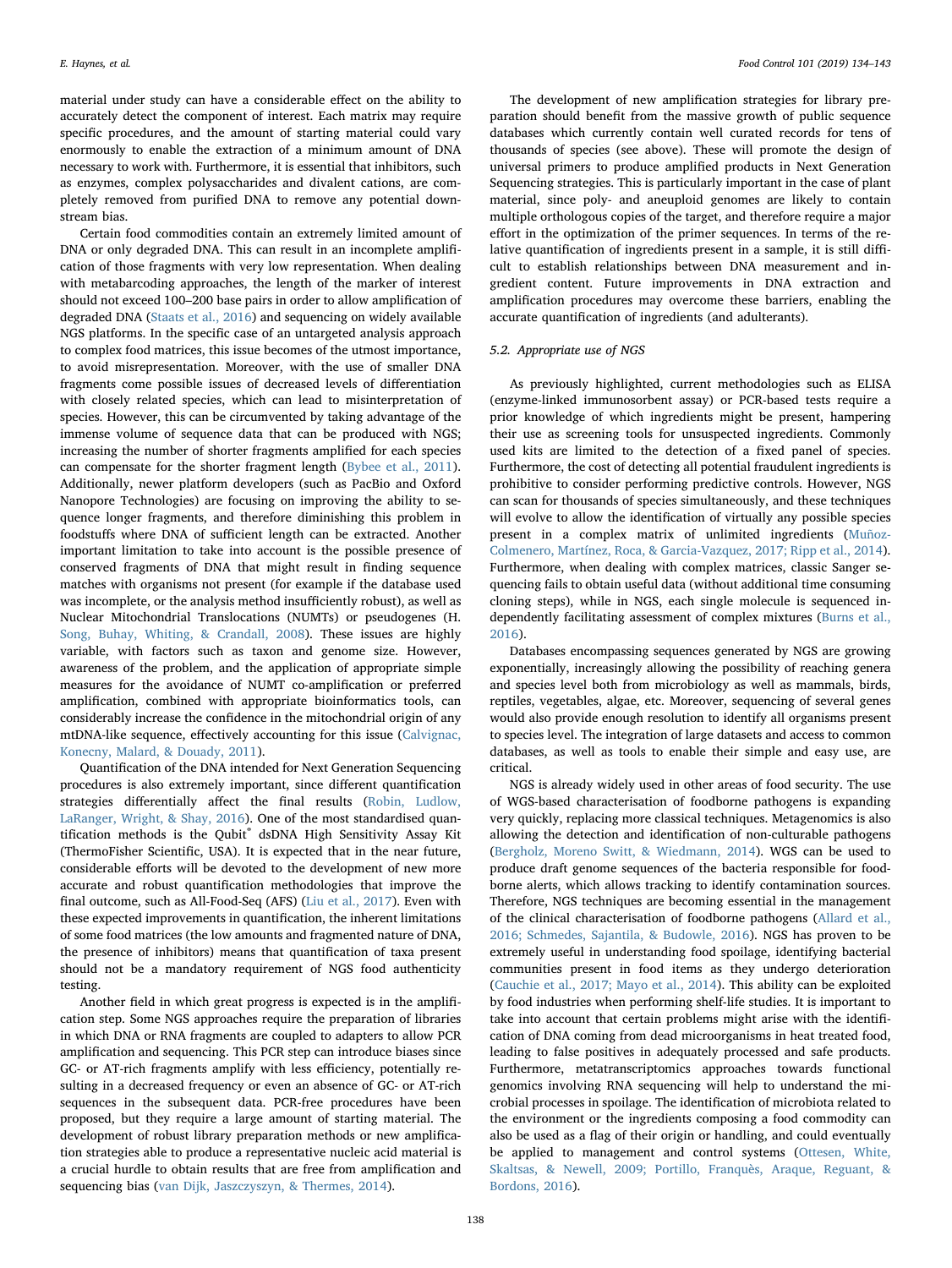There are a number of authenticity-specific applications that NGS is particularly suited to, which are highlighted in more detail below. For example, the untargeted nature of NGS makes it particularly suitable for detecting unknown targets, such as screening for unauthorised genetic modification events where the vector is unknown. Another feature of NGS, its ability to generate massive amounts of DNA sequence in parallel, makes it well suited to the identification of ingredients in complex foods. This is often based on a metabarcoding approach, where sequences are generated for one or more well characterised genomic regions that are present in all members of the taxonomic groups of interest, but with sequences that are sufficiently different to allow identification of the organism of origin. This allows the identification of all biological ingredients from a DNA extraction of a complex food matrix, e.g. a herb blend, or processed fish product.

#### 6. Current and future applications

Currently the rate of uptake in the application of NGS techniques seems to be split between continents. In the USA, application of food focused NGS is driven by the FDA, whilst in Europe and Asia the biggest advances have been made by the food industry itself, and in particular, those companies who want to employ specialist businesses to perform a complete audit of their supply chains (often with brand image protection in mind). Several commercial sequencing companies, specialising in food testing, are currently offering NGS services to the global food supply chain with the intention of ensuring that incoming raw ingredients are the desired, unadulterated product, therefore helping to combat food fraud. The application of NGS has the power to simultaneously address multiple issues in authenticity and food safety, providing exhaustive controls which may be especially pertinent when dealing with new providers, so ensuring the maintenance of consumer trust and protecting brand reputation.

While the current use of NGS within industry is somewhat limited compared to the more established techniques, there are several areas where the application is making advances. The first of these is to the identification of GMOs and Genetically Modified Micro-organisms (GMMs). Many jurisdictions, including the European Union (EU), legally distinguish between authorized (and therefore legal) and un-authorized (and therefore illegal) GMOs (UGMOs). While some UGMOs are considered to be safe, but do not have approval, other UGMOs are likely to be in the food chain due to an accidental or deliberate release of 'experimental' GMOs from laboratories or field trials (these are considered to be unknown/unsafe). Included in this last category was the identification of GMM contamination in an animal feed additive. In 2014, viable Bacillus subtilis spores were found in imported vitamin B2 feed additive placed on the EU market, and identified as UGMM ([Barbau-piednoir et al., 2015](#page-8-32)). This led to the first ever notification for UGMM in the European Rapid Alert System for Food and Feed [\(RASFF,](#page-9-32) [2014\)](#page-9-32). Recently conducted research using a combination of NGS sequencing and DNA walking successfully identified samples containing low GMO concentrations, mixed GMO sources, and processed materials ([Fraiture et al., 2017](#page-8-33)), demonstrating the utility of NGS within this area of authenticity testing. The future application of NGS for the identification of GMOs and GMMs looks promising.

However, one issue that still needs to be addressed is when the genetic modification is small; for example, short insertions/deletions; or a change affecting one or a few base pairs, as these changes are not easily distinguishable from changes that could occur naturally. This is the type of biotech organism that is now being generated with techniques such as CRISPR-Cas9. Recent advances using CRISPR have included button mushrooms ([Waltz, 2016\)](#page-9-33), apples and potatoes resistant to browning ([Waltz, 2015](#page-9-34)), a herbicide-tolerant maize [\(Svitashev et al.,](#page-9-35) [2015\)](#page-9-35), and a pig resistant to the porcine reproductive and respiratory syndrome virus ([Whitworth et al., 2016](#page-9-36)). Within the last five years, over 30 GMOs have been ruled as not qualifying as needing regulation ([Waltz, 2016\)](#page-9-33). This is because the organisms do not contain foreign

DNA from 'plant pests' such as viruses or bacteria that used to be required for the gene editing process. This was relevant when the regulatory guidelines were developed in the 1980s and 1990s, when the US government developed its framework for regulating GMOs ([Wolt,](#page-9-37) [Wang, & Yang, 2016\)](#page-9-37). However, as the ethical and safety implications of these new gene editing technologies are still under debate, and public acceptance is still uncertain, the identification of such organisms in the future may still be required ([Baltimore et al., 2015; Court of Justice of](#page-8-34) [the European Union, 2018\)](#page-8-34).

The other main area in which NGS screening is currently used is for the analysis of complex food matrices, when a complete picture of the ingredients (and all contaminants) is required. While this is the area for which NGS is most used by industry, there are currently few published studies. However, the studies outlined below demonstrate the range and complexity of matrices that can be successfully screened. The originating plant species, the entomological source, and the most likely geographical origin of honey (including pasteurised samples) have recently been tested using NGS. The first of these studies found mixed origin for some monofloral samples, and honey with a supposed temperate source containing DNA from Asian plant species, suggesting that the honey had been fraudulently diluted with a cheaper substitute ([Prosser & Hebert, 2017](#page-9-38)). A second study also identified potential authenticity issues with a monofloral honey that did not have the expected plant species as its main constituent, and a Chilean honey that contained pollen from Australian plant species [\(Utzeri et al., 2018](#page-9-39)). As with other methods, while pollen can be filtered out to try and confuse testing laboratories, the pollen-free DNA in the liquid fraction of honey cannot be removed by filtration, hence evidence of the original plant and insect sources will likely be detectable.

Studies have also been carried out to determine the effectiveness of NGS for identifying multiple meat species. One study showed NGS to be highly effective at simultaneously identifying multiple species with the primers used (11 mammal and bird, plus rat and human as potential contaminants). However, it should be noted that this study was only carried out on mixtures of DNA, rather than on DNA extracted from meat products, hence the effects of processing, and of other ingredients are unknown ([Bertolini et al., 2015](#page-8-35)). Another study using similar methods investigated dairy products (mixed cow/goat milk samples, buffalo mozzarella cheese, goat crescenza cheese and ricotta cheese), found low levels of sheep DNA in goat milk and cheese, and suggested that this was due to the artisanal nature of the production facilities rather than fraudulent activity. While the detection levels they set were relatively low (0.2%), they stated that their methods were not quantitative. The ability for NGS methods to be quantitative is still being evaluated, however, for dairy products it is particularly unlikely due to the pasteurisation process, and the effect on the number of somatic cells in the product [\(Ribani et al., 2018](#page-9-40)).

Other recent studies have targeted complex food matrices. A 2016 study looked at bacalhau (dried cod) fish cakes in Brazil, and identified mislabelling rates of 41% within the products sampled. They also found that mislabelling was less frequently found within products possessing a governmental certification stamp (4.5%) ([Carvalho, Palhares,](#page-8-36) [Drummond, & Gadanho, 2017\)](#page-8-36). A further study in 2017 developed a primer multiplex which could identify fish and cephalopod species (89 different species widely used for surimi production were initially tested). This was then further tested on 16 surimi products from Europe and Asia, and DNA was identified from 16 species of fish (across 13 families), and from three species of cephalopods. Mislabelling incidences were higher in samples produced in Asia than in Europe, with 37.5% of the samples mislabelled, including mislabelling of allergy related species included in the products, but not identified on the packaging. In general the products produced in Asia contained a higher number of species, including species not normally used for human consumption ([Giusti, Armani, & Sotelo, 2017](#page-8-37)). In a 2016 paper, highly processed fishmeal was tested to determine its constituent species ([Galal-Khallaf, Osman, Carleos, Garcia-Vazquez, & Borrell, 2016\)](#page-8-38). This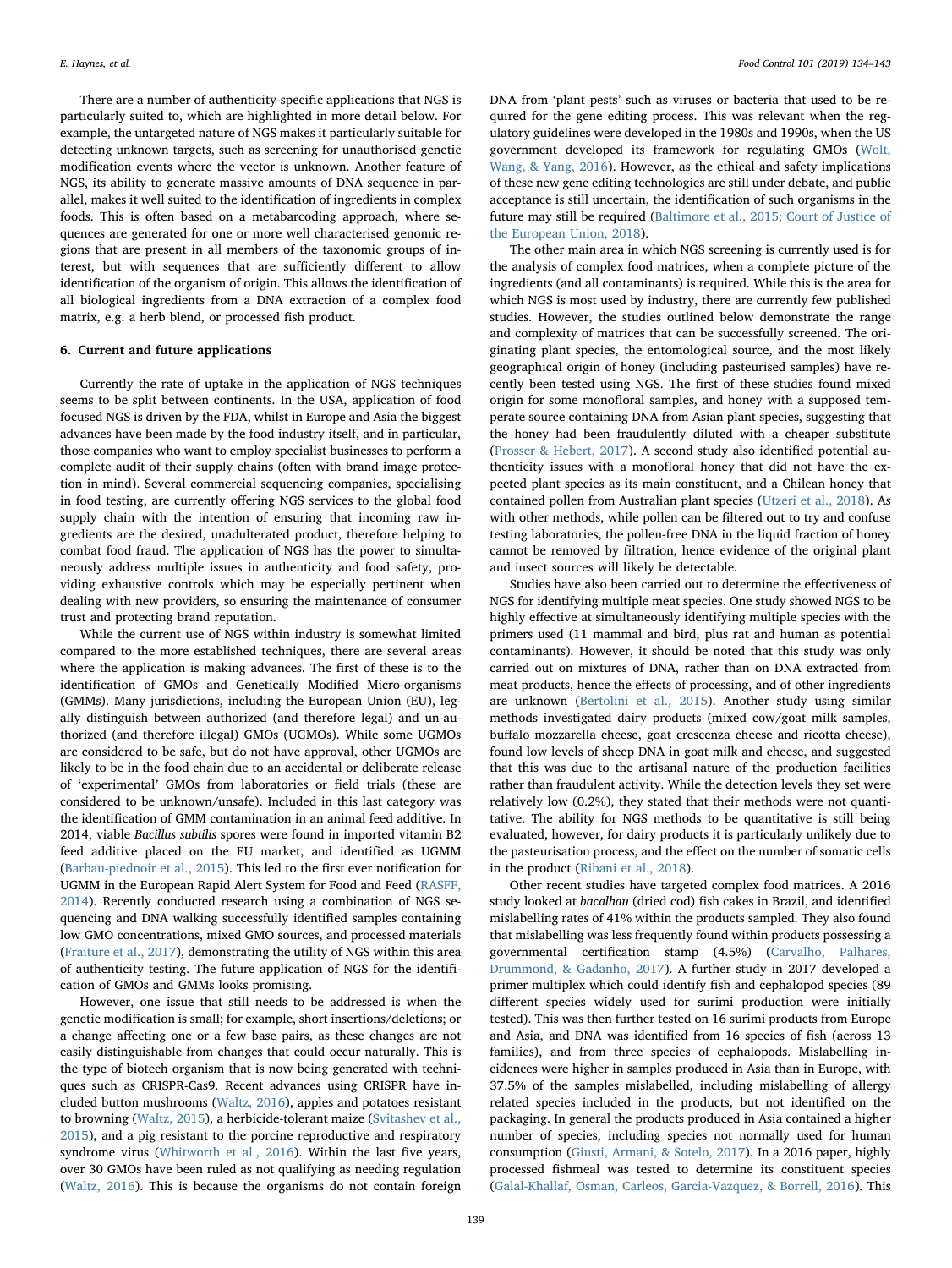is not currently an authenticity issue, as species composition is not a legal requirement for the labelling. However, as part of the effort to increase the sustainability of fisheries and aquaculture, this is likely to change in the future. The fishmeal industry relies greatly on wild capture fisheries. As a result, about 21 million tonnes (13%) of the seafood harvested from the wild is for non-human consumption (2014 figures); of this about 76% is made into fishmeal or fish oil [\(FAO, 2016\)](#page-8-39). Fishmeal is also produced from fish processing wastes, which is a more sustainable option. Fishmeal is prepared by cooking, pressing, drying and grinding whole fishes and their bones and offal from processed fish to produce meal with natural high-quality proteins. To lay the groundwork to enable traceability and transparency for the aqua-feed industry, it is essential to be able to identify the fish species that have been utilised in its production. The study successfully amplified DNA from all seven fish-feed samples, and interestingly, of the 13 fish species that were detected, approximately 46% are classified as either overexploited or suffered from strong decline.

Whilst not food or feed, NGS methods have also been used to look at mislabelling rates in herbal supplements ([Ripp et al., 2014\)](#page-9-26) and traditional Chinese medicines (plant and animal) [\(Coghlan et al., 2012\)](#page-8-40) finding high mislabelling rates (100% and 78% respectively). For the traditional Chinese medicine samples, 68 different plant families were identified, which included genera, such as Ephedra and Asarum, which are potentially toxic. Similarly, animal species were identified that are classified by the IUCN as vulnerable, endangered, or critically endangered, including Asiatic black bear (Ursus thibetanus) and Saiga antelope (Saiga tatarica). Bovidae, Cervidae, and Bufonidae DNA was also detected in many of the samples although not declared on the product packaging. The authors highlight that while NGS methods are highly promising for carrying out untargeted screening of complex samples, caution also needs to be exercised, as the genetic profile of a sample may not represent the actual composition of a complex, highly processed item, as no methods are able to detect DNA when it has been completely degraded (for example by processing procedures). Results from NGS should therefore be regarded as a qualitative, and potentially incomplete assessment of composition rather than a quantitative measure of each ingredient ([Coghlan et al., 2012](#page-8-40)). The large number of species identified in the herbal supplements were identified as occurring not only by intended or non-intended substitution, but also by possible cross-contamination with trace plant DNA occurring at any stage during the growing, harvesting, manufacturing, handling or laboratory analysis of plant material. Hence the detection of such nontarget DNA is not always indicative of deliberate adulteration; and such results should be interpreted with caution, especially when legal ramifications are considered. In order to determine the relative levels of undeclared species present in such mixtures, qualitative NGS results could be followed up with standard quantitative PCR using, when available, the level of the declared species as the reference. [Ripp et al.](#page-9-26) [\(2014\)](#page-9-26) also detected the presence of fungal DNA in 14 out of 15 tested supplements. These included a large number of species which can be categorised as pathogenic, endophytic and mycorrhizal fungi naturally associated with live plant material; saprophytic fungi which had proliferated during drying and storage; and strains involved in the fermentation during manufacturing of bioactive components. This study identified nearly 120 species from some samples, and noted that while NGS is efficient at identifying species, interpretation of test results should focus on potential mycotoxin-producing fungi and human pathogens.

A further study in 2017 sequenced DNA extracted from confectionary, used as a test of the methodology to identify DNA from highly processed samples. This found several animal species including pig, cow, water buffalo, sheep, chicken, wild turkey, several fish species, a Noctuid pest of maize (Sesamia nonagrioides), and human (thought to be external contamination) ([Muñoz-Colmenero, Martínez, Roca, & Garcia-](#page-9-41)[Vazquez, 2016\)](#page-9-41). These studies demonstrate the ability to extract sequencing quality DNA from highly processed matrices that have been subjected to high temperatures and/or pressure ([Muñoz-Colmenero](#page-9-41) [et al., 2016\)](#page-9-41). It should also be noted that as shown in several of these examples, the inclusion of more than one universal locus has helped to overcome potential technical problems associated with amplification biases against some species or families [\(Bertolini et al., 2015; Prosser &](#page-8-35) [Hebert, 2017; Ribani et al., 2018\)](#page-8-35). This is particularly important for plants species.

With the authenticity of food products in the spotlight, food industries and control laboratories must make use of all available techniques to verify their products and control their ingredient providers. Combined with the regulatory environment surrounding food safety and authenticity becoming more rigorous, this is increasing the importance of routine high-throughput control techniques. NGS is a strong candidate to become a valuable aid or even the technology of choice to achieve regulatory compliance and reputation protection in a number of food fraud situations, particularly for highly complex food matrices.

The size and cost of NGS platforms are decreasing, allowing easier uptake by public health laboratories. Although currently NGS requires highly specialized equipment and substantially skilled staff to analyse the data, it is unlikely that the sequencing revolution has finished. Future developments are likely to target ease of application and data extraction, allowing widespread application beyond the current user base.

The optimal way to take advantage of the use of NGS for the benefit of the consumer would be its incorporation into routine analytical checks for authenticity/contamination at several levels of the food supply:

- 1. As a control laboratory: the application of these technologies will help ensure the quality and integrity of checked products. This will minimize the costs related to the entrance of non-compliant products into the food chain.
- 2. As a producer: the creation of NGS self-certification systems. The declaration that their materials and products meet the required standards of quality and safety would be extremely useful in addedvalue creation and differentiation from competitors.
- 3. As a retailer: for example; conducting specific studies to verify new suppliers. Also, the selection of only approved or certified suppliers certifying their product could help to confirm conformance to specification parameters. This would provide solid evidence of their real commitment to food integrity.

This way it will be possible to reach a high level of consumer protection, as well as to build trust between consumers and retailers. One criticism on the use of NGS is that it is too data intensive, and that for certain, specific questions relating to simple, unprocessed foods (e.g. is this fish fillet cod?) it is more efficient and cost effective to use a targeted approach. However, there are questions related to the composition of complex or processed foods for which the large amounts of data produced by NGS are advantageous. There are additional ways to improve the efficiency of the testing process, such as determining where commodity and geographical hotspots are, so that the types of food and feed product that are susceptible to authenticity issues could be determined (e.g., is it necessary to target all products on the market or to focus on products with certain countries of origin?).

In the near future, as NGS becomes a well-established technique, both methodologies and analysis pipelines should be harmonized among testing laboratories ([Endrullat, Glökler, Franke, & Frohme,](#page-8-41) [2016; Gargis, Kalman, & Lubin, 2016](#page-8-41)). Technological advances and increased competition will continue to push the field towards lower costs, higher throughput and more user friendly options for analysis ([Goodwin et al., 2016](#page-8-7)). It will also be essential that the competent testing laboratories become appropriately accredited.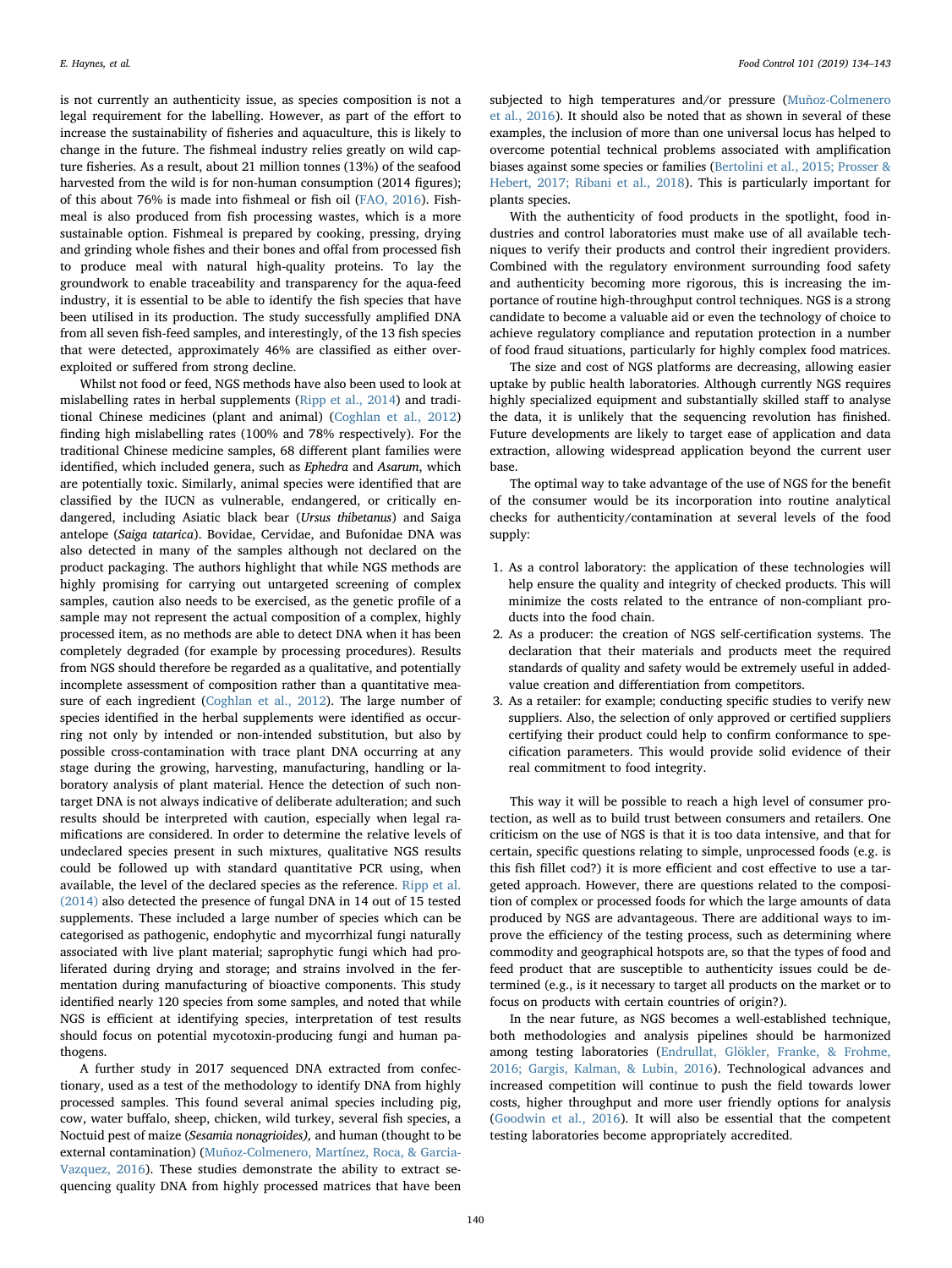#### Declarations of interest

None.

#### Acknowledgements

Funding: This work was supported by the European Union's Seventh Framework Programme for research, technological development and demonstration [grant number 613688].

#### References

- <span id="page-8-30"></span>[Allard, M. W., Strain, E., Melka, D., Bunning, K., Musser, S. M., Brown, E. W., et al.](http://refhub.elsevier.com/S0956-7135(19)30058-1/sref1) [\(2016\). Practical value of food pathogen traceability through building a whole](http://refhub.elsevier.com/S0956-7135(19)30058-1/sref1)[genome sequencing network and database.](http://refhub.elsevier.com/S0956-7135(19)30058-1/sref1) Journal of Clinical Microbiology, 54, [1975](http://refhub.elsevier.com/S0956-7135(19)30058-1/sref1)–1983.
- <span id="page-8-14"></span>Alnasir, J., & Shanahan, H. P. (2015). Investigation into the annotation of protocol sequencing steps in the sequence read archive. GigaScience, 4(1), [https://doi.org/10.](https://doi.org/10.1186/s13742-015-0064-7) [1186/s13742-015-0064-7](https://doi.org/10.1186/s13742-015-0064-7).
- <span id="page-8-9"></span>Ansorge, W. J. (2016). Next generation DNA sequencing (II): Techniques, applications. Journal of Next Generation Sequencing & Applications, 01(S1), [https://doi.org/10.](https://doi.org/10.4172/2469-9853.s1-005) [4172/2469-9853.s1-005.](https://doi.org/10.4172/2469-9853.s1-005)
- <span id="page-8-24"></span>[Arulandhu, A. J., Staats, M., Hagelaar, R., Voorhuijzen, M. M., Prins, T. W., Scholtens, I.,](http://refhub.elsevier.com/S0956-7135(19)30058-1/sref4) [... Kok, E. \(2017\). Development and validation of a multi-locus DNA metabarcoding](http://refhub.elsevier.com/S0956-7135(19)30058-1/sref4) [method to identify endangered species in complex samples.](http://refhub.elsevier.com/S0956-7135(19)30058-1/sref4) GigaScience, 6(10).
- <span id="page-8-22"></span>[Aziz, N., Zhao, Q., Bry, L., Driscoll, D. K., Funke, B. H., Gibson, J. S., et al. \(2015\). College](http://refhub.elsevier.com/S0956-7135(19)30058-1/sref5) [of American pathologists' laboratory standards for next-generation sequencing clin](http://refhub.elsevier.com/S0956-7135(19)30058-1/sref5)ical tests. [Archives of Pathology & Laboratory Medicine, 139](http://refhub.elsevier.com/S0956-7135(19)30058-1/sref5)(4), 481–493 doi:10.5858/.
- <span id="page-8-34"></span>[Baltimore, D., Berg, P., Botchan, M., Carroll, D., Charo, R. A., Church, G., et al. \(2015\). A](http://refhub.elsevier.com/S0956-7135(19)30058-1/sref6) [prudent path forward for genomic engineering and germline gene modi](http://refhub.elsevier.com/S0956-7135(19)30058-1/sref6)fication. [Science, 348](http://refhub.elsevier.com/S0956-7135(19)30058-1/sref6)(6230), 36–38.
- <span id="page-8-32"></span>Barbau-piednoir, E., De Keersmaecker, S. C. J., Delvoye, M., Gau, C., Philipp, P., & Roosens, N. H. (2015). Use of next generation sequencing data to develop a qPCR method for specific detection of EU-unauthorized genetically modified Bacillus subtilis overproducing riboflavin. BMC Biotechnology, 15(1), [https://doi.org/10.1186/](https://doi.org/10.1186/s12896-015-0216-y) [s12896-015-0216-y.](https://doi.org/10.1186/s12896-015-0216-y)
- <span id="page-8-0"></span>Barnett, J., Begen, F., Howes, S., Regan, A., McConnon, A., Marcu, A., et al. (2016). Consumers' confidence, reflections and response strategies following the horsemeat incident. Food Control, 59, 721–730. [https://doi.org/10.1016/j.foodcont.2015.06.](https://doi.org/10.1016/j.foodcont.2015.06.021) [021](https://doi.org/10.1016/j.foodcont.2015.06.021).
- <span id="page-8-3"></span>[Bartlett, S. E., & Davidson, W. S. \(1992\). FINS \(forensically informative nucleotide se](http://refhub.elsevier.com/S0956-7135(19)30058-1/sref9)[quencing\): A procedure for identifying the animal origin of biological specimens.](http://refhub.elsevier.com/S0956-7135(19)30058-1/sref9) [Biotechniques, 12](http://refhub.elsevier.com/S0956-7135(19)30058-1/sref9)(3), 408–411.
- <span id="page-8-13"></span>Benson, D. A., Cavanaugh, M., Clark, K., Karsch-Mizrachi, I., Lipman, D. J., Ostell, J., et al. (2012). GenBank. Nucleic Acids Research, 41(D1), D36–D42. [https://doi.org/10.](https://doi.org/10.1093/nar/gks1195) [1093/nar/gks1195](https://doi.org/10.1093/nar/gks1195).
- <span id="page-8-29"></span>Bergholz, T. M., Moreno Switt, A. I., & Wiedmann, M. (2014). Omics approaches in food safety: Fulfilling the promise? Trends in Microbiology, 22(5), 275-281. [https://doi.](https://doi.org/10.1016/j.tim.2014.01.006) [org/10.1016/j.tim.2014.01.006](https://doi.org/10.1016/j.tim.2014.01.006).
- <span id="page-8-35"></span>Bertolini, F., Ghionda, M. C., D'Alessandro, E., Geraci, C., Chiofalo, V., & Fontanesi, L. (2015). A next generation semiconductor based sequencing approach for the identification of meat species in DNA mixtures. PLoS One, 10(4), e0121701. [https://doi.](https://doi.org/10.1371/journal.pone.0121701) [org/10.1371/journal.pone.0121701](https://doi.org/10.1371/journal.pone.0121701).
- <span id="page-8-12"></span>[Bilofsky, H. S., & Burks, C. \(1988\). The GenBank genetic sequence data bank.](http://refhub.elsevier.com/S0956-7135(19)30058-1/sref13) Nucleic [Acids Research, 16](http://refhub.elsevier.com/S0956-7135(19)30058-1/sref13)(5), 1861–1863.
- <span id="page-8-28"></span>[Burns, M., Wiseman, G., Knight, A., Bramley, P., Foster, L., Rollinson, S., ... Primrose, S.](http://refhub.elsevier.com/S0956-7135(19)30058-1/sref14) [\(2016\). Measurement issues associated with quantitative molecular biology analysis](http://refhub.elsevier.com/S0956-7135(19)30058-1/sref14) [of complex food matrices for the detection of food fraud.](http://refhub.elsevier.com/S0956-7135(19)30058-1/sref14) Analyst, 141, 45–61.
- <span id="page-8-25"></span>Bybee, S. M., Bracken-Grissom, H., Haynes, B. D., Hermansen, R. A., Byers, R. L., Clement, M. J., et al. (2011). Targeted amplicon sequencing (TAS): A scalable next-gen approach to multilocus, multitaxa phylogenetics. Genome Biology and Evolution, 3(0), 1312–1323. <https://doi.org/10.1093/gbe/evr106>.
- <span id="page-8-26"></span>Calvignac, S., Konecny, L., Malard, F., & Douady, C. J. (2011). Preventing the pollution of mitochondrial datasets with nuclear mitochondrial paralogs (numts). Mitochondrion, 11(2), 246–254. [https://doi.org/10.1016/j.mito.2010.10.004.](https://doi.org/10.1016/j.mito.2010.10.004)
- <span id="page-8-17"></span>Cao, Y., Fanning, S., Proos, S., Jordan, K., & Srikumar, S. (2017). A review on the applications of next generation sequencing technologies as applied to food-related microbiome studies. Frontiers in Microbiology, 8, 1829. [https://doi.org/10.3389/](https://doi.org/10.3389/fmicb.2017.01829) [fmicb.2017.01829](https://doi.org/10.3389/fmicb.2017.01829).
- <span id="page-8-36"></span>Carvalho, D. C., Palhares, R. M., Drummond, M. G., & Gadanho, M. (2017). Food metagenomics: Next generation sequencing identifies species mixtures and mislabeling within highly processed cod products. Food Control, 80, 183–186. [https://doi.org/10.](https://doi.org/10.1016/j.foodcont.2017.04.049) [1016/j.foodcont.2017.04.049](https://doi.org/10.1016/j.foodcont.2017.04.049).
- <span id="page-8-1"></span>Catalano, V., Moreno-Sanz, P., Lorenzi, S., & Grando, M. S. (2016). Experimental review of DNA-based methods for wine traceability and development of a single-nucleotide polymorphism (SNP) genotyping assay for quantitative varietal authentication. Journal of Agricultural and Food Chemistry, 64(37), 6969–6984. [https://doi.org/10.](https://doi.org/10.1021/acs.jafc.6b02560) [1021/acs.jafc.6b02560.](https://doi.org/10.1021/acs.jafc.6b02560)
- <span id="page-8-31"></span>Cauchie, E., Gand, M., Kergourlay, G., Taminiau, B., Delhalle, L., Korsak, N., et al. (2017). The use of 16S rRNA gene metagenetic monitoring of refrigerated food products for understanding the kinetics of microbial subpopulations at different storage temperatures: The example of white pudding. International Journal of Food Microbiology,

247, 70–78. [http://doi.org/10.1016/j.ijfoodmicro.2016.10.012.](http://doi.org/10.1016/j.ijfoodmicro.2016.10.012)

- <span id="page-8-40"></span>Coghlan, M. L., Haile, J., Houston, J., Murray, D. C., White, N. E., Moolhuijzen, P., ... Bunce, M. (2012). Deep sequencing of plant and animal DNA contained within traditional Chinese medicines reveals legality issues and health safety concerns. PLoS Genetics, 8(4), e1002657. [https://doi.org/10.1371/journal.pgen.1002657.](https://doi.org/10.1371/journal.pgen.1002657)
- <span id="page-8-19"></span>Connor, T. R., Guest, M., Southgate, J., Ismail, M., Bakke, M., Poplawski, R., et al. (2016). CLIMB (the cloud infrastructure for microbial bioinformatics): An online resource for the medical microbiology community. Microbial Genomics, 2(9), [https://doi.org/10.](https://doi.org/10.1099/mgen.0.000086) [1099/mgen.0.000086](https://doi.org/10.1099/mgen.0.000086).
- <span id="page-8-4"></span>Consolandi, C., Palmieri, L., Doveri, S., Maestri, E., Marmiroli, N., Reale, S., et al. (2007). Olive variety identification by ligation detection reaction in a universal array format. Journal of Biotechnology, 129(3), 565–574. [https://doi.org/10.1016/j.jbiotec.2007.](https://doi.org/10.1016/j.jbiotec.2007.01.025) [01.025](https://doi.org/10.1016/j.jbiotec.2007.01.025).

[Court of Justice of the European Union \(2018\).](http://refhub.elsevier.com/S0956-7135(19)30058-1/sref24) Organisms obtained by mutagenesis are [GMOs and are, in principle, subject to the obligations laid down by the GMO Directive.](http://refhub.elsevier.com/S0956-7135(19)30058-1/sref24) [\[Press release\].](http://refhub.elsevier.com/S0956-7135(19)30058-1/sref24)

- <span id="page-8-15"></span>DeSantis, T. Z., Hugenholtz, P., Larsen, N., Rojas, M., Brodie, E. L., Keller, K., et al. (2006). Greengenes, a chimera-checked 16S rRNA gene database and Workbench compatible with ARB. Applied and Environmental Microbiology, 72(7), 5069–5072. [https://doi.](https://doi.org/10.1128/aem.03006-05) [org/10.1128/aem.03006-05](https://doi.org/10.1128/aem.03006-05).
- <span id="page-8-27"></span>van Dijk, E. L., Jaszczyszyn, Y., & Thermes, C. (2014). Library preparation methods for next-generation sequencing: Tone down the bias. Experimental Cell Research, 322(1), 12–20. <https://doi.org/10.1016/j.yexcr.2014.01.008>.
- <span id="page-8-11"></span>Divoll, T. J., Brown, V. A., Kinne, J., & McCracken, G. F. (2018). Disparities in secondgeneration DNA metabarcoding results exposed with accessible and repeatable workflows. Molecular Ecology Resources, 18, 590–601. [https://doi.org/10.1111/1755-](https://doi.org/10.1111/1755-0998.12770) [0998.12770.](https://doi.org/10.1111/1755-0998.12770)
- <span id="page-8-18"></span>Douillard, F. P., Kant, R., Ritari, J., Paulin, L., Palva, A., & de Vos, W. M. (2013). Comparative genome analysis of Lactobacillus casei strains isolated from Actimel and Yakult products reveals marked similarities and points to a common origin. Microbial Biotechnology, 6(5), 576–587. <https://doi.org/10.1111/1751-7915.12062>.
- <span id="page-8-5"></span>Druml, B., & Cichna-Markl, M. (2014). High resolution melting (HRM) analysis of DNA – its role and potential in food analysis. Food Chemistry, 158, 245–254. [https://doi.org/](https://doi.org/10.1016/j.foodchem.2014.02.111) [10.1016/j.foodchem.2014.02.111](https://doi.org/10.1016/j.foodchem.2014.02.111).
- <span id="page-8-41"></span>Endrullat, C., Glökler, J., Franke, P., & Frohme, M. (2016). Standardization and quality management in next-generation sequencing. Applied & Translational Genomics, 10, 2–9. [https://doi.org/10.1016/j.atg.2016.06.001.](https://doi.org/10.1016/j.atg.2016.06.001)
- <span id="page-8-39"></span>FAO (2016). [The State of World Fisheries and Aquaculture 2016. Contributing to food security](http://refhub.elsevier.com/S0956-7135(19)30058-1/sref31) and nutrition for all. [Retrieved from Rome](http://refhub.elsevier.com/S0956-7135(19)30058-1/sref31).
- <span id="page-8-16"></span>Ferri, G., Corradini, B., Ferrari, F., Santunione, A. L., Palazzoli, F., & Alu', M. (2015). Forensic botany II, DNA barcode for land plants: Which markers after the international agreement? Forensic Science International: Genetics, 15, 131–136. [https://doi.](https://doi.org/10.1016/j.fsigen.2014.10.005) [org/10.1016/j.fsigen.2014.10.005](https://doi.org/10.1016/j.fsigen.2014.10.005).
- <span id="page-8-6"></span>Fraiture, M.-A., Herman, P., De Loose, M., Debode, F., & Roosens, N. H. (2017). How can we better detect unauthorized GMOs in food and feed chains? Trends in Biotechnology, 35(6), 508–517. <https://doi.org/10.1016/j.tibtech.2017.03.002>.
- <span id="page-8-33"></span>Fraiture, M.-A., Herman, P., Papazova, N., De Loose, M., Deforce, D., Ruttink, T., et al. (2017). An integrated strategy combining DNA walking and NGS to detect GMOs. Food Chemistry, 232, 351–358. <https://doi.org/10.1016/j.foodchem.2017.03.067>.
- Fuller, C. W., Kumar, S., Porel, M., Chien, M., Bibillo, A., Stranges, P. B., et al. (2016). Real-time single-molecule electronic DNA sequencing by synthesis using polymertagged nucleotides on a nanopore array. Proceedings of the National Academy of Sciences, 113(19), 5233–5238. <https://doi.org/10.1073/pnas.1601782113>.
- <span id="page-8-38"></span>Galal-Khallaf, A., Osman, A. G. M., Carleos, C. E., Garcia-Vazquez, E., & Borrell, Y. J. (2016). A case study for assessing fish traceability in Egyptian aquafeed formulations using pyrosequencing and metabarcoding. Fisheries Research, 174, 143–150. [https://](https://doi.org/10.1016/j.fishres.2015.09.009) [doi.org/10.1016/j.](https://doi.org/10.1016/j.fishres.2015.09.009)fishres.2015.09.009.
- <span id="page-8-21"></span>Gargis, A. S., Kalman, L., Berry, M. W., Bick, D. P., Dimmock, D. P., Hambuch, T., et al. (2012). Assuring the quality of next-generation sequencing in clinical laboratory practice. Nature Biotechnology, 30(11), <https://doi.org/10.1038/nbt.2403> doi:10. [1038/nbt.2403](https://doi.org/10.1038/nbt.2403).
- [Gargis, A. S., Kalman, L., & Lubin, I. M. \(2016\). Assuring the quality of next-generation](http://refhub.elsevier.com/S0956-7135(19)30058-1/sref38) [sequencing in clinical microbiology and public health laboratories.](http://refhub.elsevier.com/S0956-7135(19)30058-1/sref38) Journal of Clinical [Microbiology, 54](http://refhub.elsevier.com/S0956-7135(19)30058-1/sref38)(12), 2857–2865.
- <span id="page-8-37"></span>Giusti, A., Armani, A., & Sotelo, C. G. (2017). Advances in the analysis of complex food matrices: Species identification in surimi-based products using Next Generation Sequencing technologies. PLoS One, 12(10), e0185586. [https://doi.org/10.1371/](https://doi.org/10.1371/journal.pone.0185586) [journal.pone.0185586](https://doi.org/10.1371/journal.pone.0185586).
- <span id="page-8-7"></span>[Goodwin, S., McPherson, J. D., & McCombie, W. R. \(2016\). Coming of age: Ten years of](http://refhub.elsevier.com/S0956-7135(19)30058-1/sref40) [next generation sequencing technologies.](http://refhub.elsevier.com/S0956-7135(19)30058-1/sref40) Nature Reviews Genetics, 17, 333–351.
- <span id="page-8-20"></span>Hardwick, S. A., Deveson, I. W., & Mercer, T. R. (2017). Reference standards for nextgeneration sequencing. Nature Reviews Genetics, 18(8), 473–484. [https://doi.org/10.](https://doi.org/10.1038/nrg.2017.44) [1038/nrg.2017.44.](https://doi.org/10.1038/nrg.2017.44)

<span id="page-8-8"></span>[Hayden, E. C. \(2014\). Technology: The \\$1,000 genome.](http://refhub.elsevier.com/S0956-7135(19)30058-1/sref42) Nature, 507, 294–295.

- <span id="page-8-2"></span>Hebert, P. D. N., Cywinska, A., Ball, S. L., & deWaard, J. R. (2003). Biological identifications through DNA barcodes. Proceedings of the Royal Society B: Biological Sciences, 270(1512), 313–321. <https://doi.org/10.1098/rspb.2002.2218>.
- <span id="page-8-10"></span>Hodkinson, B. P., & Grice, E. A. (2015). Next-generation sequencing: A review of technologies and tools for wound microbiome research. Advances in Wound Care, 4(1), 50–58. <https://doi.org/10.1089/wound.2014.0542>.
- Hollingsworth, P. M., Forrest, L. L., Spouge, J. L., Hajibabaei, M., Ratnasingham, S., van der Bank, M., et al. (2009). A DNA barcode for land plants. Proceedings of the National Academy of Sciences, 106(31), 12794–12797. [https://doi.org/10.1073/pnas.](https://doi.org/10.1073/pnas.0905845106) [0905845106](https://doi.org/10.1073/pnas.0905845106).
- <span id="page-8-23"></span>ISO (2017a). ISO and food. In ISO (Ed.). [https://www.iso.org/publication/PUB100297.](https://www.iso.org/publication/PUB100297.html) [html.](https://www.iso.org/publication/PUB100297.html)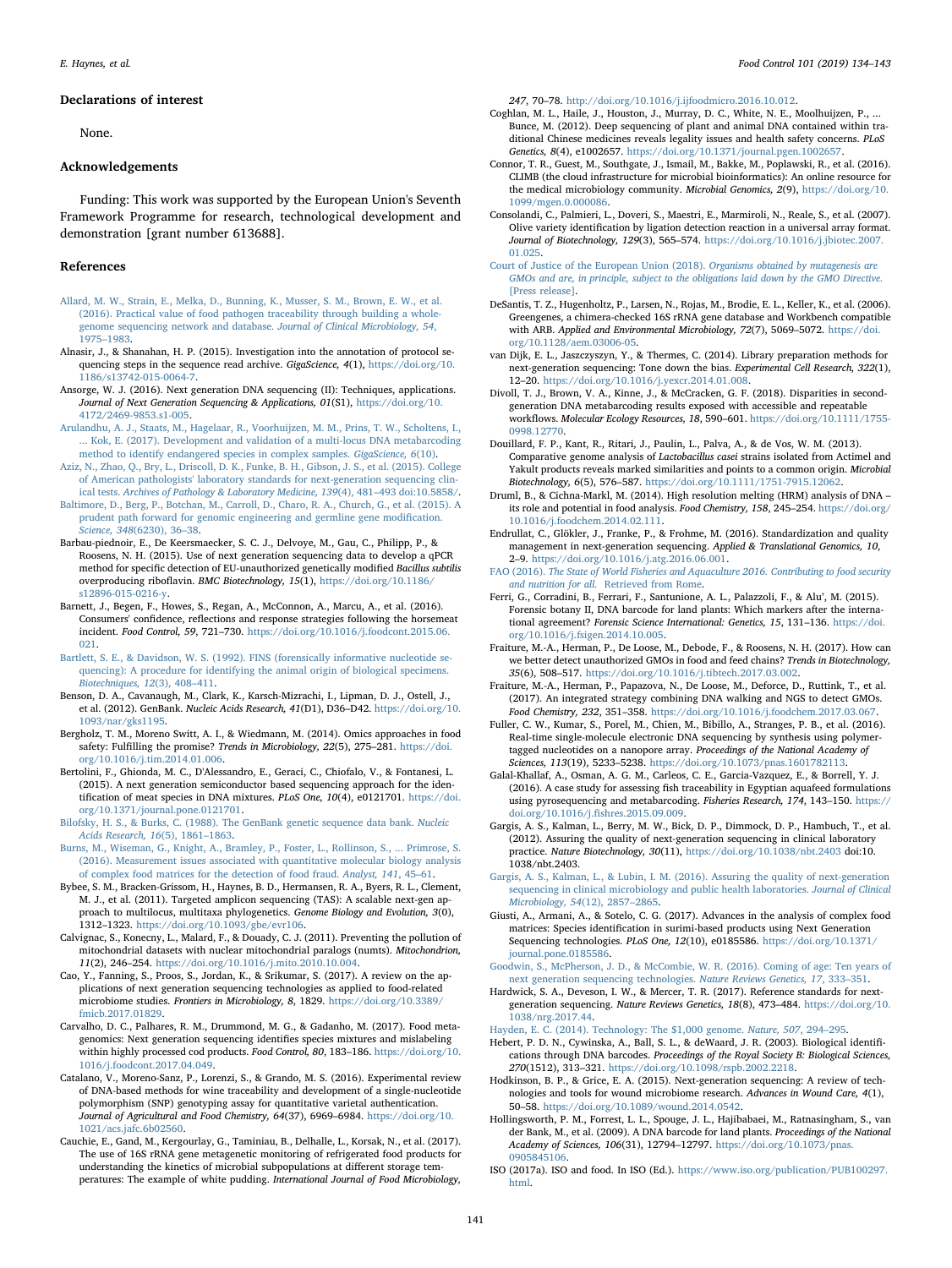ISO (2017b). ISO/TS 20428:2017 Health informatics – Data elements and their metadata for describing structured clinical genomic sequence information in electronic health records. www.iso.org/standard/67981.html.

[Kamle, M., Kumar, P., Patra, J. K., & Bajpai, V. K. \(2017\). Current perspectives on ge](http://refhub.elsevier.com/S0956-7135(19)30058-1/sref48)netically modifi[ed crops and detection methods.](http://refhub.elsevier.com/S0956-7135(19)30058-1/sref48) 3 Biotech, 7(3), 219.

<span id="page-9-12"></span>Kodama, Y., Shumway, M., & Leinonen, R. (2011). The sequence read archive: Explosive growth of sequencing data. Nucleic Acids Research, 40(D1), D54–D56. [https://doi.](https://doi.org/10.1093/nar/gkr854) [org/10.1093/nar/gkr854.](https://doi.org/10.1093/nar/gkr854)

[Laehnemann, D., Borkhardt, A., & McHardy, A. C. \(2016\). Denoising DNA deep sequen](http://refhub.elsevier.com/S0956-7135(19)30058-1/sref50)cing data—[high-throughput sequencing errors and their correction.](http://refhub.elsevier.com/S0956-7135(19)30058-1/sref50) Briefings in [Bioinformatics, 17](http://refhub.elsevier.com/S0956-7135(19)30058-1/sref50)(1), 154–179.

<span id="page-9-24"></span>Lefterova, M. I., Suarez, C. J., Banaei, N., & Pinsky, B. A. (2015). Next-generation sequencing for infectious disease diagnosis and management. Journal of Molecular Diagnostics, 17(6), 623–634. [https://doi.org/10.1016/j.jmoldx.2015.07.004.](https://doi.org/10.1016/j.jmoldx.2015.07.004)

<span id="page-9-11"></span>Leinonen, R., Sugawara, H., & Shumway, M. (2010). The sequence read archive. Nucleic Acids Research, 39, D19–D21. <https://doi.org/10.1093/nar/gkq1019> (Database).

<span id="page-9-7"></span>Leonard, S. R., Mammel, M. K., Lacher, D. W., Elkins, C. A., & Drake, H. L. (2015). Application of metagenomic sequencing to food safety: Detection of shiga toxinproducing Escherichia coli on fresh bagged spinach. Applied and Environmental Microbiology, 81(23), 8183–8191. <https://doi.org/10.1128/aem.02601-15>.

<span id="page-9-29"></span>Liu, Y., Ripp, F., Koeppel, R., Schmidt, H., Hellmann, S. L., Weber, M., et al. (2017). AFS: Identification and quantification of species composition by metagenomic sequencing. Bioinformatics, 33(9), 1396–1398. <https://doi.org/10.1093/bioinformatics/btw822>.

<span id="page-9-3"></span>Madesis, P., Ganopoulos, I., Sakaridis, I., Argiriou, A., & Tsaftaris, A. (2014). Advances of DNA-based methods for tracing the botanical origin of food products. Food Research International, 60, 163–172. <https://doi.org/10.1016/j.foodres.2013.10.042>.

[Mahamdallie, S., Ruark, E., Yost, S., Münz, M., Renwick, A., Poyastro-Pearson, E., et al.](http://refhub.elsevier.com/S0956-7135(19)30058-1/sref56) [\(2018\). The quality sequencing minimum \(QSM\): Providing comprehensive, con](http://refhub.elsevier.com/S0956-7135(19)30058-1/sref56)[sistent, transparent next generation sequencing data quality assurance.](http://refhub.elsevier.com/S0956-7135(19)30058-1/sref56) Wellcome [Open Research, 3](http://refhub.elsevier.com/S0956-7135(19)30058-1/sref56).

[Mayo, B., Rachid, C. T. C. C., Alegria, A., Leite, A. M. O., Peixoto, R. S., & Delgado, S.](http://refhub.elsevier.com/S0956-7135(19)30058-1/sref57) [\(2014\). Impact of next generation sequencing techniques in food microbiology.](http://refhub.elsevier.com/S0956-7135(19)30058-1/sref57) [Current Genomics, 15](http://refhub.elsevier.com/S0956-7135(19)30058-1/sref57), 293–309.

Mezzasalma, V., Sandionigi, A., Bruni, I., Bruno, A., Lovicu, G., Casiraghi, M., et al. (2017). Grape microbiome as a reliable and persistent signature of field origin and environmental conditions in Cannonau wine production. PLoS One, 12(9), e0184615. <https://doi.org/10.1371/journal.pone.0184615>.

<span id="page-9-21"></span>Minot, S. S., Krumm, N., & Greenfield, N. B. (2015). One Codex: A sensitive and accurate data platform for genomic microbial identification. bioRxiv, 027607. [https://doi.org/](https://doi.org/10.1101/027607) [10.1101/027607.](https://doi.org/10.1101/027607)

<span id="page-9-25"></span>Moran-Gilad, J., Sintchenko, V., Pedersen, S. K., Wolfgang, W. J., Pettengill, J., Strain, E., et al. (2015). Proficiency testing for bacterial whole genome sequencing: An end-user survey of current capabilities, requirements and priorities. BMC Infectious Diseases, 15(1), <https://doi.org/10.1186/s12879-015-0902-3>.

<span id="page-9-30"></span>Muñoz-Colmenero, M., Martínez, J. L., Roca, A., & Garcia-Vazquez, E. (2017). NGS tools for traceability in candies as high processed food products: Ion Torrent PGM versus conventional PCR-cloning. Food Chemistry, 214, 631–636. [http://doi.org/10.1016/j.](http://doi.org/10.1016/j.foodchem.2016.07.121) [foodchem.2016.07.121](http://doi.org/10.1016/j.foodchem.2016.07.121).

<span id="page-9-41"></span>Muñoz‐[Colmenero, M., Martínez, J. L., Roca, A., & Garcia](http://refhub.elsevier.com/S0956-7135(19)30058-1/sref62)‐Vazquez, E. (2016). Detection of diff[erent DNA animal species in commercial candy products.](http://refhub.elsevier.com/S0956-7135(19)30058-1/sref62) Journal of Food [Science, 81](http://refhub.elsevier.com/S0956-7135(19)30058-1/sref62)(3).

<span id="page-9-10"></span>NCBI (2018a). GenBank and WGS statistics. Retrieved from [https://www.ncbi.nlm.nih.](https://www.ncbi.nlm.nih.gov/genbank/statistics/%20on%2001/10/2018) [gov/genbank/statistics/on 01/10/2018](https://www.ncbi.nlm.nih.gov/genbank/statistics/%20on%2001/10/2018).

<span id="page-9-15"></span>NCBI (2018b). RefSeq growth statistics. Retrieved from [https://www.ncbi.nlm.nih.gov/](https://www.ncbi.nlm.nih.gov/refseq/statistics/%20on%2001/10/2018) [refseq/statistics/on 01/10/2018](https://www.ncbi.nlm.nih.gov/refseq/statistics/%20on%2001/10/2018).

<span id="page-9-13"></span>NCBI (2018c). SRA database growth. Retrieved from [https://www.ncbi.nlm.nih.gov/sra/](https://www.ncbi.nlm.nih.gov/sra/docs/sragrowth/%20on%2001/10/2018) [docs/sragrowth/on 01/10/2018.](https://www.ncbi.nlm.nih.gov/sra/docs/sragrowth/%20on%2001/10/2018)

<span id="page-9-2"></span>Nielsen, E. E., Cariani, A., Mac Aoidh, E., Maes, G. E., Milano, I., Ogden, R., et al. (2012). Gene-associated markers provide tools for tackling illegal fishing and false eco-certification. Nature Communications, 3, 851. <https://doi.org/10.1038/ncomms1845>.

<span id="page-9-23"></span>Nietsch, R., Haas, J., Lai, A., Oehler, D., Mester, S., Frese, K. S., et al. (2016). The role of quality control in targeted next-generation sequencing library preparation. Genomics, Proteomics & Bioinformatics, 14(4), 200–206. [https://doi.org/10.1016/j.gpb.2016.04.](https://doi.org/10.1016/j.gpb.2016.04.007) [007](https://doi.org/10.1016/j.gpb.2016.04.007).

<span id="page-9-14"></span>O'Leary, N. A., Wright, M. W., Brister, J. R., Ciufo, S., Haddad, D., McVeigh, R., et al. (2016). Reference sequence (RefSeq) database at NCBI: Current status, taxonomic expansion, and functional annotation. Nucleic Acids Research, 44(D1), D733–D745. <https://doi.org/10.1093/nar/gkv1189>.

<span id="page-9-31"></span>[Ottesen, A. R., White, J. R., Skaltsas, D. N., & Newell, M. J. \(2009\). Impact of organic and](http://refhub.elsevier.com/S0956-7135(19)30058-1/sref69) [conventional management on the phyllosphere microbial ecology of an apple crop.](http://refhub.elsevier.com/S0956-7135(19)30058-1/sref69) [Journal of Food Protection,](http://refhub.elsevier.com/S0956-7135(19)30058-1/sref69) 72.

Pardo, M. A. (2015). Evaluation of a dual-probe real time PCR system for detection of Mandarin in commercial orange juice. Food Chemistry, 172(0), 377–384. [https://doi.](https://doi.org/10.1016/j.foodchem.2014.09.096) [org/10.1016/j.foodchem.2014.09.096.](https://doi.org/10.1016/j.foodchem.2014.09.096)

<span id="page-9-20"></span>Park, D., Kim, D., Jang, G., Lim, J., Shin, Y.-J., Kim, J., et al. (2015). Efficiency to discovery transgenic loci in GM rice using next generation sequencing whole genome resequencing. Genomics & Informatics, 13(3), 81–85. [https://doi.org/10.5808/gi.2015.](https://doi.org/10.5808/gi.2015.13.3.81) [13.3.81](https://doi.org/10.5808/gi.2015.13.3.81).

<span id="page-9-18"></span>Petrillo, M., Angers-Loustau, A., Henriksson, P., Bonfini, L., Patak, A., & Kreysa, J. (2015). JRC GMO-amplicons: A collection of nucleic acid sequences related to genetically modified organisms. Database-the Journal of Biological Databases and Curation, 11. <https://doi.org/10.1093/database/bav101>.

Portillo, M. d. C., Franquès, J., Araque, I., Reguant, C., & Bordons, A. (2016). Bacterial diversity of Grenache and Carignan grape surface from different vineyards at Priorat wine region (Catalonia, Spain). International Journal of Food Microbiology, 219, 56–63. [http://doi.org/10.1016/j.ijfoodmicro.2015.12.002.](http://doi.org/10.1016/j.ijfoodmicro.2015.12.002)

<span id="page-9-1"></span>Primrose, S., Woolfe, M., & Rollinson, S. (2010). Food forensics: Methods for determining the authenticity of foodstuffs. Trends in Food Science & Technology, 21(12), 582–590. <https://doi.org/10.1016/j.tifs.2010.09.006>.

<span id="page-9-38"></span>Prosser, S. W. J., & Hebert, P. D. N. (2017). Rapid identification of the botanical and entomological sources of honey using DNA metabarcoding. Food Chemistry, 214, 183–191. <https://doi.org/10.1016/j.foodchem.2016.07.077>.

Pruesse, E., Quast, C., Knittel, K., Fuchs, B. M., Ludwig, W., Peplies, J., et al. (2007). SILVA: A comprehensive online resource for quality checked and aligned ribosomal RNA sequence data compatible with ARB. Nucleic Acids Research, 35(21), 7188–7196. [https://doi.org/10.1093/nar/gkm864.](https://doi.org/10.1093/nar/gkm864)

<span id="page-9-5"></span>[Randhawa, G. J., Chhabra, R., Bhoge, R. K., & Singh, M. \(2015\). Visual and real-time](http://refhub.elsevier.com/S0956-7135(19)30058-1/sref77) event-specific loop-mediated isothermal amplifi[cation based detection assays for Bt](http://refhub.elsevier.com/S0956-7135(19)30058-1/sref77) [cotton events MON531 and MON15985.](http://refhub.elsevier.com/S0956-7135(19)30058-1/sref77) Journal of AOAC International, 98(5), 1207–[1214](http://refhub.elsevier.com/S0956-7135(19)30058-1/sref77).

<span id="page-9-32"></span>RASFF (2014). [Rapid Alert System for Food and Feed\) Noti](http://refhub.elsevier.com/S0956-7135(19)30058-1/sref78)fication details- 2014.1249 unauthorised genetically modifi[ed \(Bacillus subtilis\) bacteria in vitamin B2 from China, via](http://refhub.elsevier.com/S0956-7135(19)30058-1/sref78) Germany. [2014. Retrieved from.](http://refhub.elsevier.com/S0956-7135(19)30058-1/sref78)

<span id="page-9-16"></span>Ratnasingham, S., & Hebert, P. D. (2007). BOLD: The barcode of life data system (www.barcodinglife.org). Molecular Biology Notes, 7(3), 355–364. [https://doi.org/10.](https://doi.org/10.1111/j.1471-8286.2006.01678.x) [1111/j.1471-8286.2006.01678.x](https://doi.org/10.1111/j.1471-8286.2006.01678.x).

<span id="page-9-0"></span>Regulation (EU) (2011). [No 1169/2011 of the European Parliament and of the council of 25](http://refhub.elsevier.com/S0956-7135(19)30058-1/sref80) [October 2011 on the provision of food information to consumers](http://refhub.elsevier.com/S0956-7135(19)30058-1/sref80).

<span id="page-9-6"></span>Ren, J., Deng, T., Huang, W., Chen, Y., & Ge, Y. (2017). A digital PCR method for identifying and quantifying adulteration of meat species in raw and processed food. PLoS One, 12(3), e0173567. [https://doi.org/10.1371/journal.pone.0173567.](https://doi.org/10.1371/journal.pone.0173567)

<span id="page-9-9"></span>Rhoads, A., & Au, K. F. (2015). PacBio sequencing and its applications. Genomics, Proteomics & Bioinformatics, 13(5), 278–289. [https://doi.org/10.1016/j.gpb.2015.08.](https://doi.org/10.1016/j.gpb.2015.08.002) [002](https://doi.org/10.1016/j.gpb.2015.08.002).

<span id="page-9-40"></span>Ribani, A., Schiavo, G., Utzeri, V. J., Bertolini, F., Geraci, C., Bovo, S., et al. (2018). Application of next generation semiconductor based sequencing for species identification in dairy products. Food Chemistry, 246, 90–98. [https://doi.org/10.1016/j.](https://doi.org/10.1016/j.foodchem.2017.11.006) [foodchem.2017.11.006.](https://doi.org/10.1016/j.foodchem.2017.11.006)

<span id="page-9-26"></span>[Ripp, F., Krombholz, F., Liu, Y., Weber, M., Schafer, A., Schmidt, B., et al. \(2014\). All](http://refhub.elsevier.com/S0956-7135(19)30058-1/sref84)food-seq (AFS): A quantifi[able screen for species in biological samples by deep DNA](http://refhub.elsevier.com/S0956-7135(19)30058-1/sref84) sequencing. [BMC Genomics, 15](http://refhub.elsevier.com/S0956-7135(19)30058-1/sref84)(639).

<span id="page-9-28"></span>Robin, J. D., Ludlow, A. T., LaRanger, R., Wright, W. E., & Shay, J. W. (2016). Comparison of DNA quantification methods for next generation sequencing. Scientific Reports, 6. <https://doi.org/10.1038/srep24067>.

<span id="page-9-22"></span>Roumpeka, D. D., Wallace, R. J., Escalettes, F., Fotheringham, I., & Watson, M. (2017). A review of bioinformatics tools for bio-prospecting from metagenomic sequence data. Frontiers in Genetics, 8. [https://doi.org/10.3389/fgene.2017.00023.](https://doi.org/10.3389/fgene.2017.00023)

[Schmedes, S. E., Sajantila, A., & Budowle, B. \(2016\). Expansion of microbial forensics.](http://refhub.elsevier.com/S0956-7135(19)30058-1/sref87) [Journal of Clinical Microbiology, 54](http://refhub.elsevier.com/S0956-7135(19)30058-1/sref87), 1964–1974.

Shehata, H. R., Li, J., Chen, S., Redda, H., Cheng, S., Tabujara, N., et al. (2017). Droplet digital polymerase chain reaction (ddPCR) assays integrated with an internal control for quantification of bovine, porcine, chicken and Turkey species in food and feed. PLoS One, 12(8), e0182872. [https://doi.org/10.1371/journal.pone.0182872.](https://doi.org/10.1371/journal.pone.0182872)

<span id="page-9-27"></span>[Song, H., Buhay, J. E., Whiting, M. F., & Crandall, K. A. \(2008\). Many species in one: DNA](http://refhub.elsevier.com/S0956-7135(19)30058-1/sref89) [barcoding overestimates the number of species when nuclear mitochondrial pseu](http://refhub.elsevier.com/S0956-7135(19)30058-1/sref89)dogenes are co-amplified. [Proceedings of the National Academy of Sciences of the United](http://refhub.elsevier.com/S0956-7135(19)30058-1/sref89) [States of America, 105](http://refhub.elsevier.com/S0956-7135(19)30058-1/sref89)(36), 13486–13491.

<span id="page-9-8"></span>Song, L., Huang, W., Kang, J., Ren, H., & Ding, K. (2017). Comparison of error correction algorithms for ion torrent PGM data: Application to hepatitis B virus. Scientific Reports, 7, 8106. [https://doi.org/10.1038/s41598-017-08139-y.](https://doi.org/10.1038/s41598-017-08139-y)

<span id="page-9-19"></span>Staats, M., Arulandhu, A. J., Gravendeel, B., Holst-Jensen, A., Scholtens, I., Peelen, T., et al. (2016). Advances in DNA metabarcoding for food and wildlife forensic species identification. Analytical and Bioanalytical Chemistry, 408, 4615–4630. [https://doi.](https://doi.org/10.1007/s00216-016-9595-8) [org/10.1007/s00216-016-9595-8.](https://doi.org/10.1007/s00216-016-9595-8)

<span id="page-9-35"></span>Svitashev, S., Young, J. K., Schwartz, C., Gao, H., Falco, S. C., & Cigan, A. M. (2015). Targeted mutagenesis, precise gene editing, and site-specific gene insertion in maize using Cas9 and guide RNA. Plant Physiology, 169(2), 931–945. [https://doi.org/10.](https://doi.org/10.1104/pp.15.00793) [1104/pp.15.00793.](https://doi.org/10.1104/pp.15.00793)

<span id="page-9-4"></span>Taylor, M., Fox, C., Rico, I., & Rico, C. (2002). Species‐specific TaqMan probes for simultaneous identification of (Gadus morhua L.), haddock (Melanogrammus aeglefinus L.) and whiting (Merlangius merlangus L.). Molecular Ecology Resources, 2(4), 599–601. [https://doi.org/10.1046/j.1471-8278.](https://doi.org/10.1046/j.1471-8278)

<span id="page-9-39"></span>Utzeri, V. J., Ribani, A., Schiavo, G., Bertolini, F., Bovo, S., & Fontanesi, L. (2018). Application of next generation semiconductor based sequencing to detect the botanical composition of monofloral, polyfloral and honeydew honey. Food Control, 86, 342–349. <https://doi.org/10.1016/j.foodcont.2017.11.033>.

<span id="page-9-34"></span>Waltz, E. (2015). USDA approves next-generation GM potato. Nature Biotechnology, 33, 12. <https://doi.org/10.1038/nbt0115-12>.

<span id="page-9-33"></span>[Waltz, E. \(2016\). Gene-edited CRISPR mushroom escapes US regulation.](http://refhub.elsevier.com/S0956-7135(19)30058-1/sref96) Nature, 532[\(7599\), 293](http://refhub.elsevier.com/S0956-7135(19)30058-1/sref96).

<span id="page-9-17"></span>[Ward, R. D. \(2012\). FISH-BOL, a case study for DNA barcodes. In W. J. Kress, & D. L.](http://refhub.elsevier.com/S0956-7135(19)30058-1/sref97) Erickson (Eds.). [DNA barcodes: Methods and protocols](http://refhub.elsevier.com/S0956-7135(19)30058-1/sref97) (pp. 423–439). Totowa, NJ: [Humana Press.](http://refhub.elsevier.com/S0956-7135(19)30058-1/sref97)

<span id="page-9-36"></span>[Whitworth, K. M., Rowland, R. R. R., Ewen, C. L., Trible, B. R., Kerrigan, M. A., Cino-](http://refhub.elsevier.com/S0956-7135(19)30058-1/sref98)[Ozuna, A. G., et al. \(2016\). Gene-edited pigs are protected from porcine reproductive](http://refhub.elsevier.com/S0956-7135(19)30058-1/sref98) [and respiratory syndrome virus.](http://refhub.elsevier.com/S0956-7135(19)30058-1/sref98) Nature Biotechnology, 34(1), 20–22.

[Wilkinson, S., Archibaled, A. L., Haley, C. S., Megens, H.-J., Crooijmans, R. P. M. A.,](http://refhub.elsevier.com/S0956-7135(19)30058-1/sref99) [Groenen, M. A. M., et al. \(2012\). Development of a genetic tool for product regulation](http://refhub.elsevier.com/S0956-7135(19)30058-1/sref99) [in the diverse British pig breed market.](http://refhub.elsevier.com/S0956-7135(19)30058-1/sref99) BMC Genomics, 13.

<span id="page-9-37"></span>Wolt, J. D., Wang, K., & Yang, B. (2016). The regulatory status of genome-edited crops. Plant Biotechnology Journal, 14(2), 510–518. [https://doi.org/10.1111/pbi.12444.](https://doi.org/10.1111/pbi.12444)

Yang, L., Wang, C., Holst-Jensen, A., Morisset, D., Lin, Y., & Zhang, D. (2013).